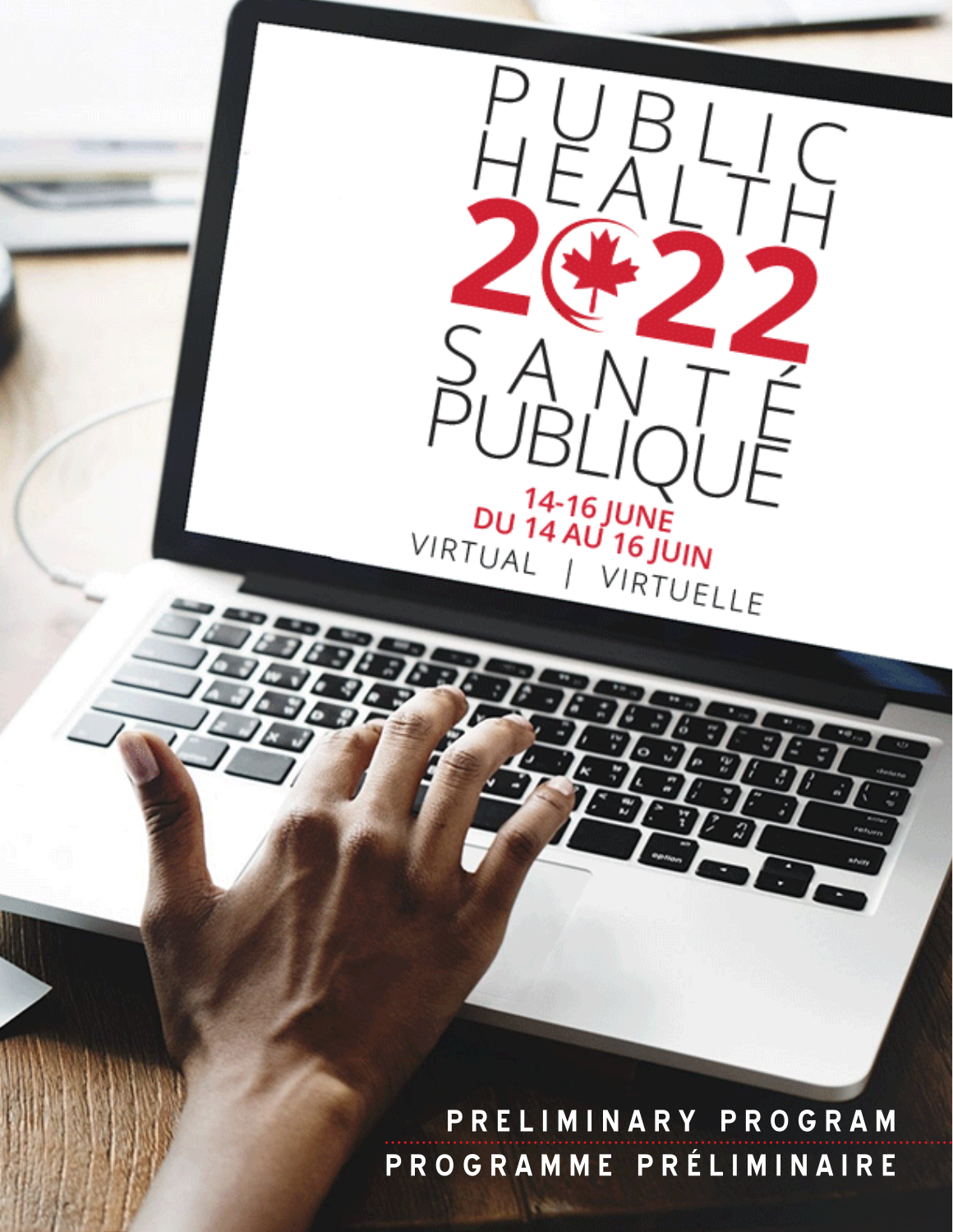# **SPONSORS | COMMANDITAIRES**

CPHA appreciates the financial support from corporate sponsors. The Steering and Scientific Committees have complete control over the content of this program with no input from supporters/industry.

L'ACSP apprécie l'aide financière de ses sociétés commanditaires. Les comités directeur et scientifique contrôlent entièrement le contenu du programme, sans aucune contribution des bailleurs de fonds ni de l'industrie.

### **LEGACY BENEFACTOR I BIENFAITEUR**



#### **FRIEND OF HEALTH PATHFINDER I AMI DE LA SANTÉ PUBLIQUE**



### **PUBLIC HEALTH PATHFINDERS I PIONNIERS DE LA SANTÉ PUBLIQUE**





**PUBLIC HEALTH SUPPORTERS | PARTISANS DE LA SANTÉ PUBLIQUE**









### **SCHOOL OF PUBLIC HEALTH I ÉCOLE DE SANTÉ PUBLIQUE**

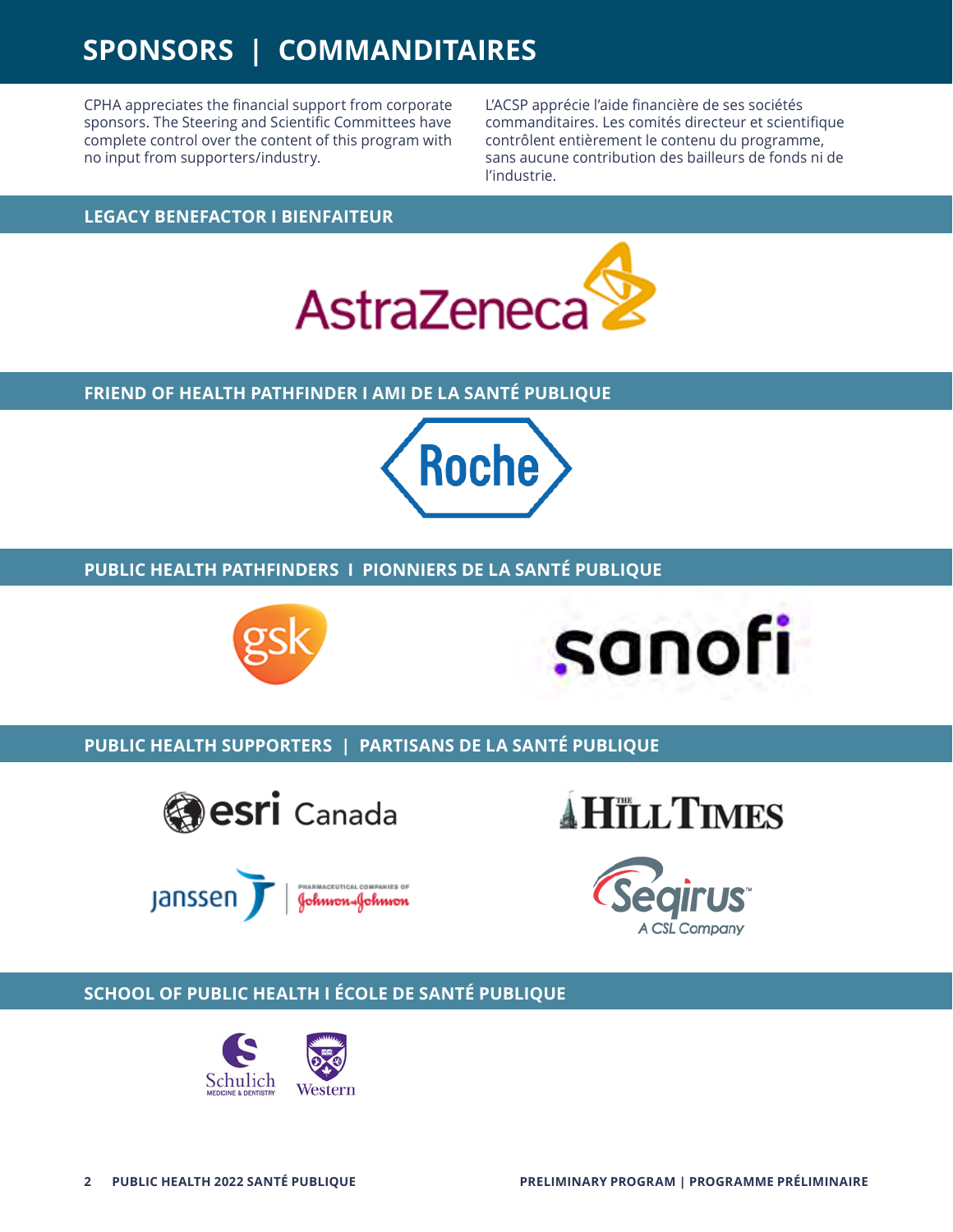# **COLLABORATORS | COLLABORATEURS**



**CANADIAN PUBLIC HEALTH ASSOCIATION** 

**ASSOCIATION CANADIENNE DE SANTÉ PUBLIQUE** 

CPHA is pleased to host Public Health 2022 through a unique and effective collaboration with:

[L'ACSP a le plaisir d'organiser Santé publique 2022 par](https://www.cpha.ca/)  l'entremise d'une collaboration unique et efficace avec :

## **[CONTRIBUTING PARTNERS | P](https://www.cihi.ca/en?utm_medium=conference&utm_source=cpa&utm_campaign=canadian_public_Health_oct_5-8_2021&utm_content=cihi-main-page)[ARTENAIRE COLLABORATEURS](http://www.cihr-irsc.gc.ca/e/193.html)**



Canadian Institute for Health Information Institut canadien d'information sur la santé





National Collaborating Centres<br>for Public Health Centres de collaboration nationale<br>en santé publique

## **COLLABORATORS | COLLABORATEURS**











**Public Health Agency of Canada** 

Agence de la santé publique du Canada

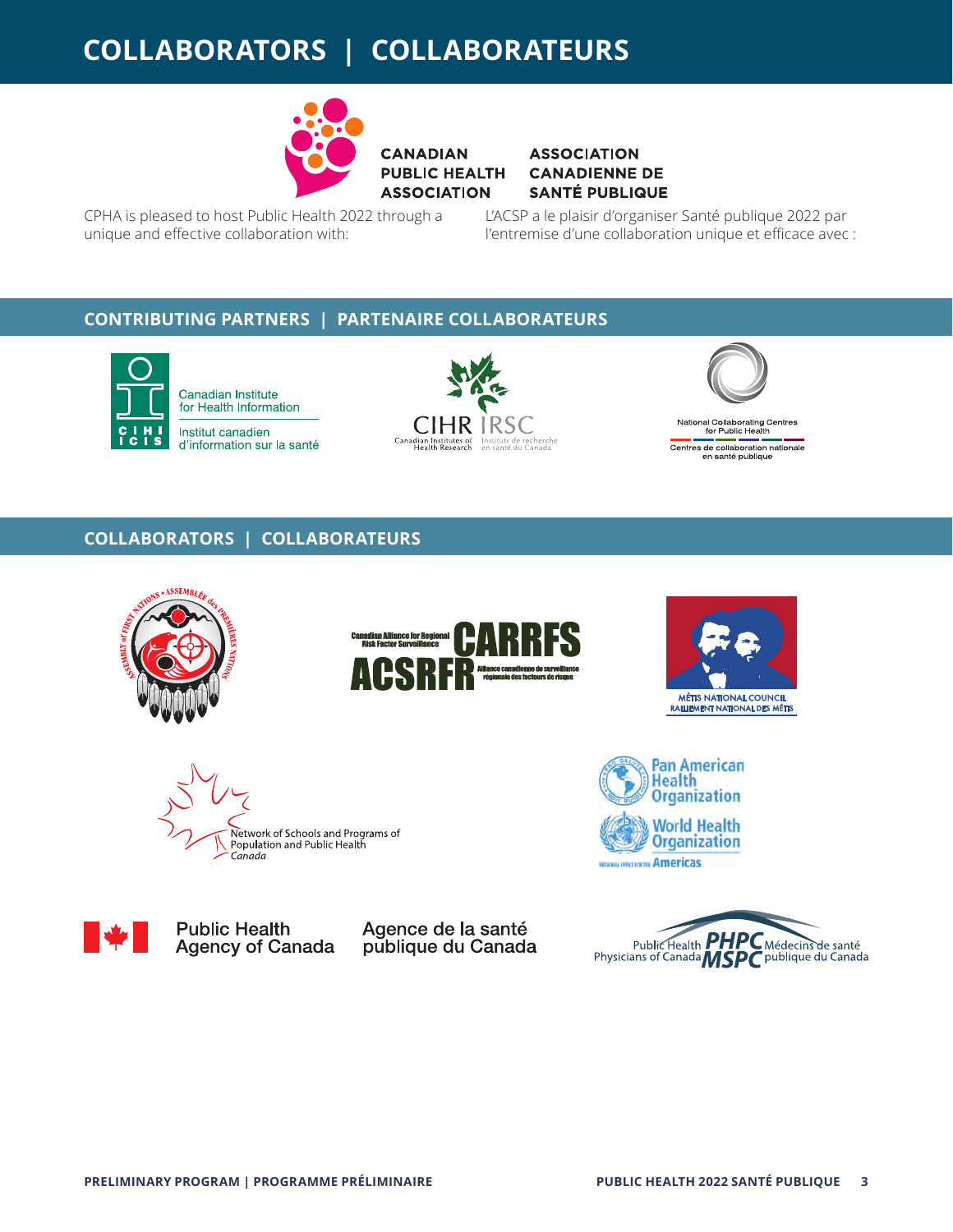# **EXHIBITORS | EXPOSANTS**

Enter the virtual exhibit hall on Tuesday 14 June from 13:25 – 14:10 to visit with our exhibitors and to find new resources and solutions. Connect directly with exhibitors during the conference, or send them a message to follow up afterwards!

Entrer dans la salle d'exposition virtuelle le mardi 6 juin de 13 h 25 à 14 h 10 pour vous entretenir avec nos exposants et trouver de nouvelles ressources et solutions. Communiquez directement avec les exposants durant la conférence ou envoyez-leur un message après!

- Canadian Alliance for Regional Risk Factor Surveillance / Alliance canadienne de surveillance régionale des facteurs de risque
- Canadian Evaluation Society / Société canadienne d'évaluation
- Canadian Public Health Association / Association canadienne de santé publique
- Canadian Red Cross / Croix-Rouge canadienne
- Harm Reduction Coalition
- Lakehead University
- National Collaborating Centre for Environmental Health / Centre de collaboration nationale en santé environnementale
- National Collaborating Centre for Determinants of Health / Centre de collaboration nationale des déterminants de la santé
- National Collaborating Centre for Healthy Public Policy / Centre de collaboration nationale sur les politiques publiques et la santé
- National Collaborating Centre for Indigenous Health / Le Centre de collaboration nationale de la santé autochtone
- National Collaborating Centre for Methods and Tools / Centre de collaboration nationale des méthodes et outils
- Pan American Health Organization/WHO / Organisation panaméricaine de la santé/OMS
- Public Health Agency of Canada / Agence de la santé publique du Canada
- Réseau Francophone International pour la promotion de la santé



## SHAPE THE FUTURE PUBLIC HEALTH AROUND THE WORLD OF

Master of Public Health Program

12-Month Program • Case-Based Learning • Practicum Experience • Career Support



schulich.uwo.ca/publichealth

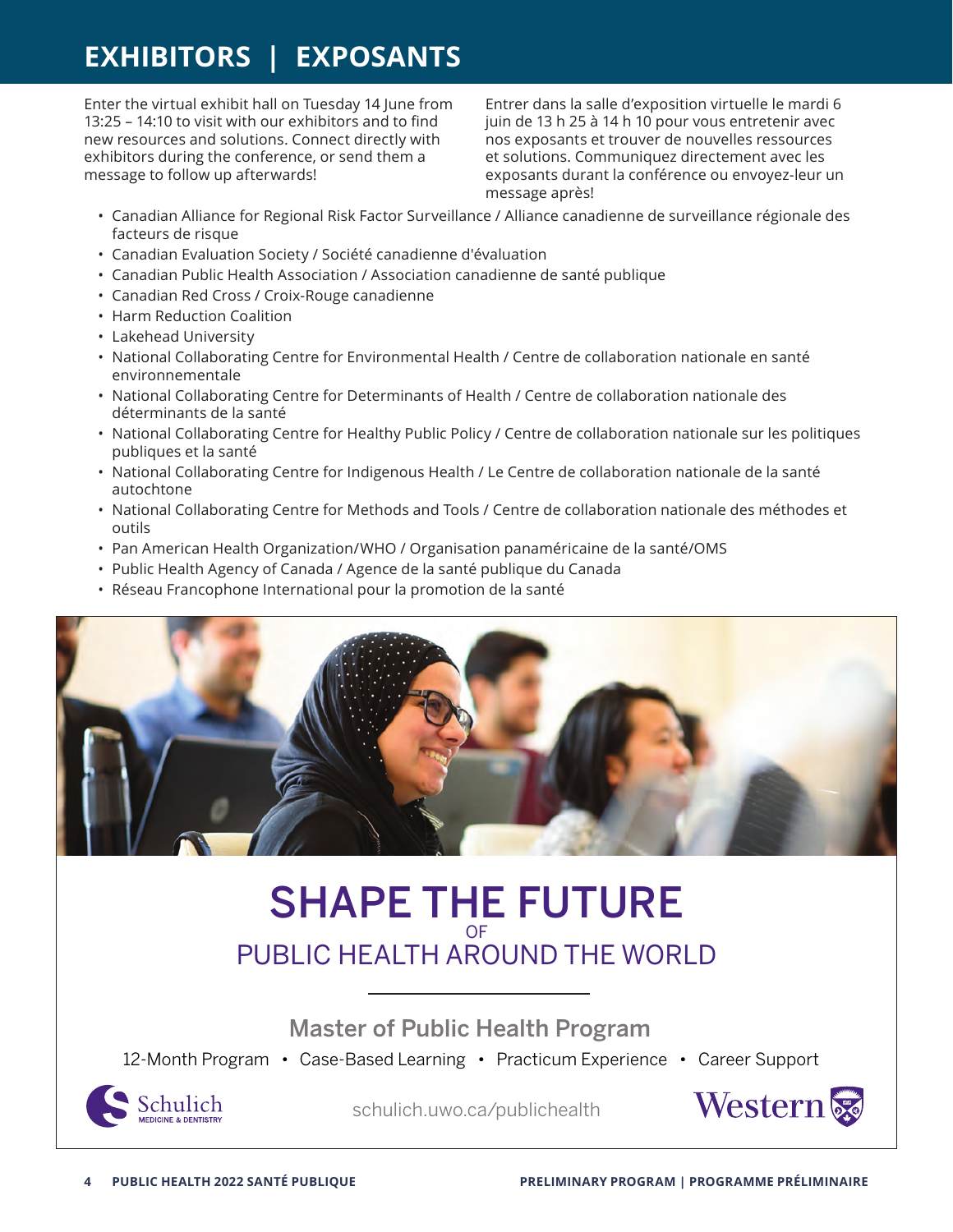# **COMMITTEES | COMITÉS**

A conference of this magnitude is the result of hard work and commitment from the dedicated members of the conference Steering and Scientific Committees. Our ongoing collaboration continues to create a unique knowledge exchange opportunity, grounded in a high-calibre scientific program.

Une conférence de cette envergure est le fruit de l'excellent travail et du dévouement des membres du comité directeur et du comité scientifique de la conférence. Notre collaboration continue ne cesse de créer des possibilités uniques d'échange de connaissances, ancrées dans un programme scientifique de haut calibre.

## **STEERING COMMITTEE | COMITÉ DIRECTEUR**

- Ian Culbert (Chair), Canadian Public Health Association
- Caitlin Johnson, Board of Directors, Canadian Public Health Association
- Marlene Larocque, Assembly of First Nations
- Mayilee Canizares, Canadian Alliance for Regional Risk Factor Surveillance
- Dana Riley, Canadian Institute for Health Information, Canadian Population Health Initiative
- Julie Stratton, Canadian Institute for Health Information, Canadian Population Health Initiative
- Morgan Lay, Canadian Institutes of Health Research, Institute of Population and Public Health
- Jennifer Morgan, Canadian Institutes of Health Research, Institute of Population and Public Health
- Eduardo Vides, Métis National Council
- Claire Betker, National Collaborating Centres for Public Health
- Malcolm Steinberg, Network of Schools and Programs of Population and Public Health
- Dionne Patz, Pan American Health Organization, World Health Organization
- Kerry Carignan, Public Health Agency of Canada
- Julia Purkis, Public Health Agency of Canada
- Maulik Baxi, Public Health Physicians of Canada

## **LEARNING OBJECTIVES**

Having attended Public Health 2022, delegates will be better prepared to:

- Articulate the current status of public health evidence, research, policy and practice;
- Identify public health challenges and related solutions, trends, emerging issues and gaps;
- Utilize effective evidence-based public health programs, practices, structures and systems; and
- Identify strategies for knowledge translation and exchange.

## **OBJECTIFS D'APPRENTISSAGE**

Après avoir assisté à Santé publique 2022, les délégués seront mieux préparés à :

- exposer clairement l'état actuel des preuves, de la recherche, des politiques et des pratiques en santé publique;
- cerner les problèmes et leurs solutions, les tendances, les nouveaux enjeux et les lacunes à combler en santé publique;
- utiliser des programmes, des pratiques, des structures et des systèmes de santé publique efficaces fondés sur les données probantes; et
- définir des stratégies d'application et d'échange des connaissances.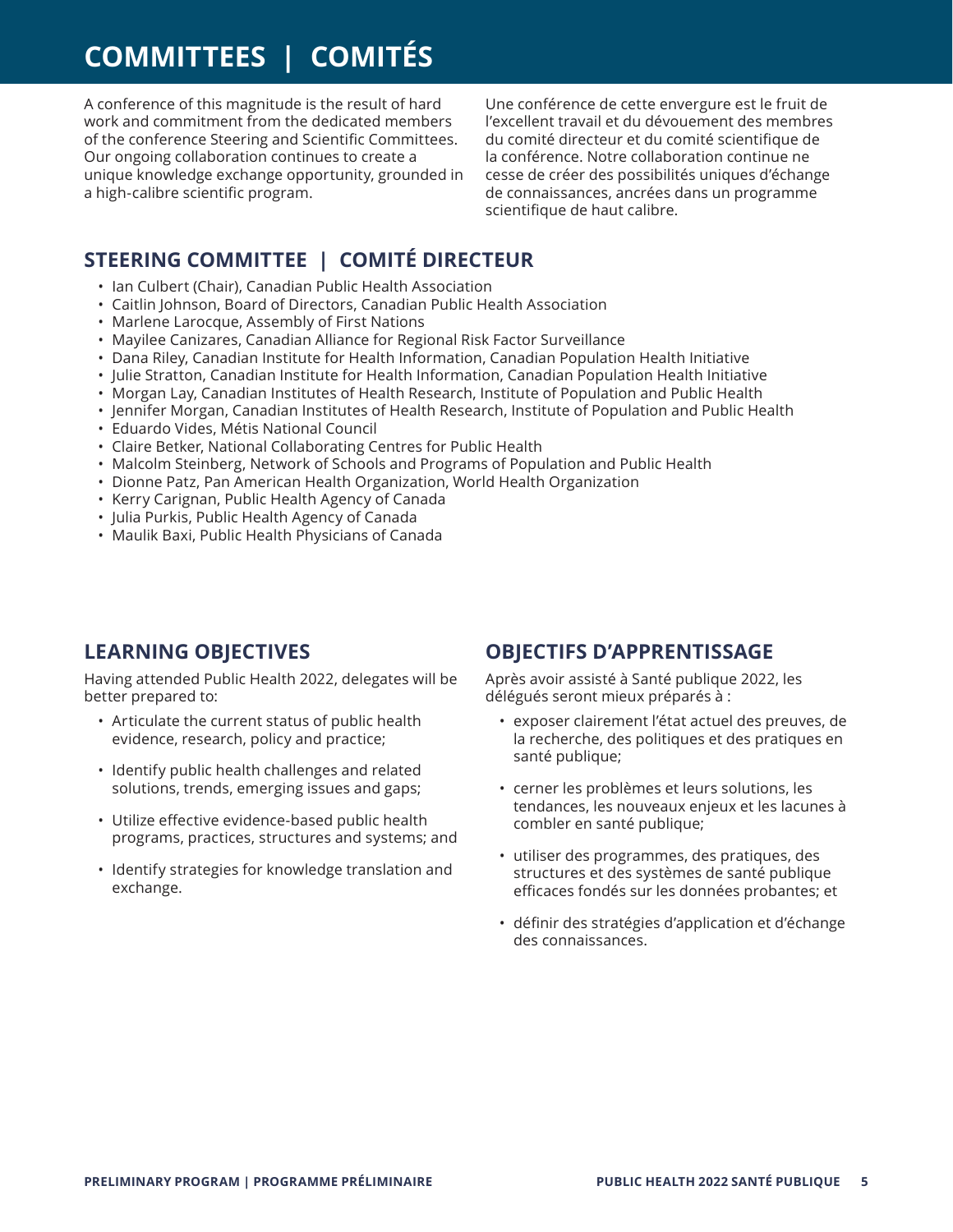## **CONFERENCE PLATFORM**

#### **BENEFITS**

The virtual conference platform boasts a number of benefits and features.

- Stream live sessions and connect with speakers via online polls and live Q&A.
- Connect with other participants, sponsors, and exhibitors via 1:1 or group text chat or video calls through the Meeting Hub.
- Discover new solutions, innovations, and partnerships to apply in your day-to-day setting.
- Learn in your personal work environment at your own pace.
- Gain additional learnings with unlimited, on-demand access to the presentation gallery for one year.

#### **PRESENTATION FORMATS**

#### **PLENARY SESSIONS**

Live plenary sessions are 60 minutes in length. After an introduction by the moderator, speakers will deliver their remarks for a total of 30 minutes. During the remaining session time, speakers will take part in a live discussion and moderated Q&A.

#### **SYMPOSIUMS**

Live Symposiums are 60 minutes in length, and following an introduction by the moderator, speakers will present for a maximum of 30 minutes. During the remaining session time, speakers will take part in a live discussion and moderated Q&A.

#### **WORKSHOPS**

Live Workshops are 60-minute sessions that deliver in-depth knowledge and generate lively interactions among participants with the use of participatory elements such as breakout groups, live polling, facilitated Q&A and more.

#### **BRIEF ORAL ABSTRACT PRESENTATIONS**

During these highly interactive sessions, participants connect with speakers to view presentations, ask questions, and exchange ideas.

During three unique presentation blocks, speakers give a brief presentation followed by a brief discussion period with participants. Presentations will end after 13 minutes and participants can attend a new abstract presentation.

#### **PRESENTATION RECORDINGS**

All live sessions, excluding abstract presentations, will be recorded and available for review by registered participants through the Presentation Gallery for one year.

#### **NETWORKING**

Take some time during the conference to enter the Meeting Hub to connect with other participants, and visit the Virtual Exhibit Hall to connect with our sponsors and exhibitors and to find new resources and solutions. Connect via chat or video call 1:1 or in small groups.

# **REGISTER TODAY [INSCRIVEZ-VOUS AUJOURD'HUI](https://cpha.ca/publichealth2022-registration)**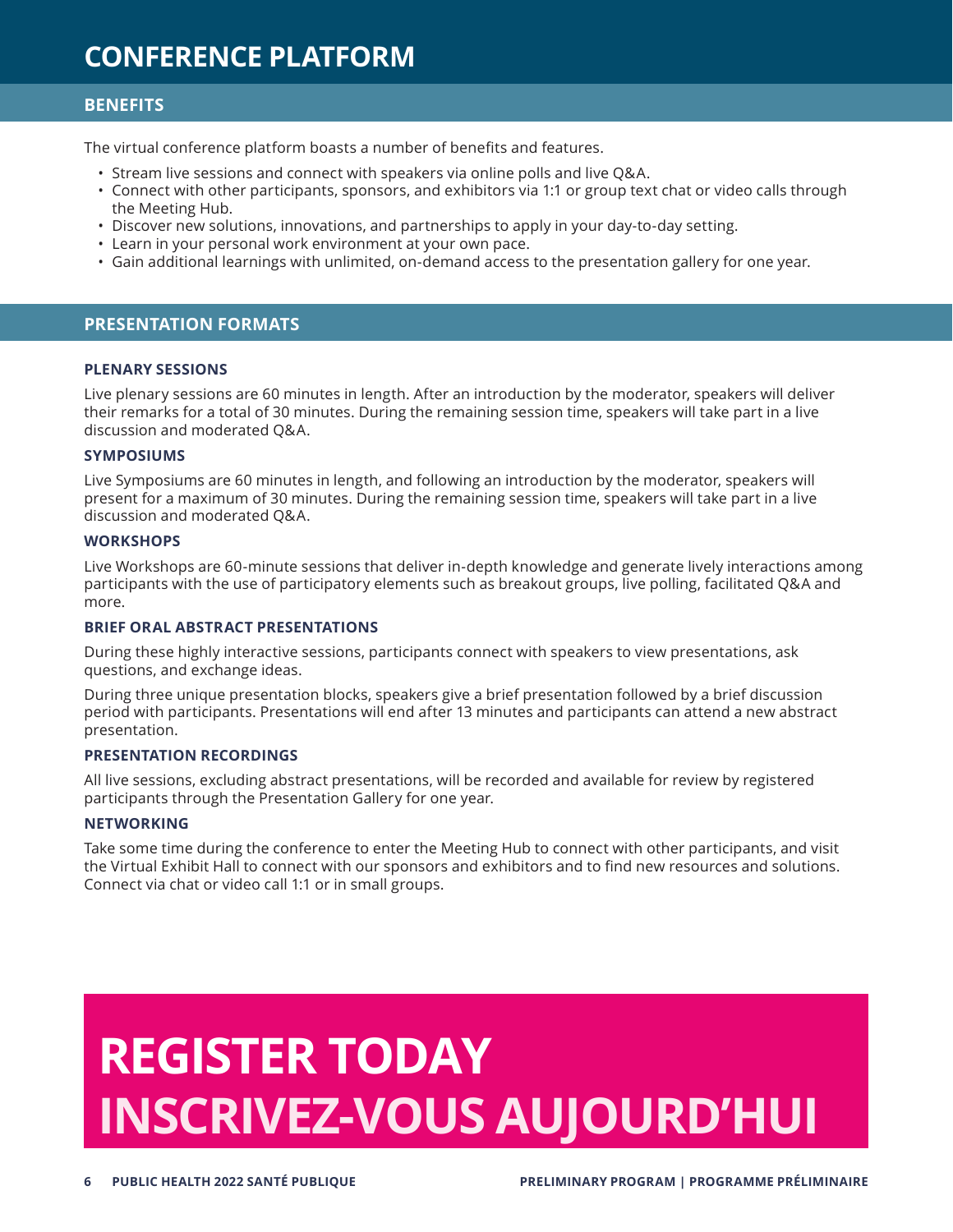## **PROGRAM OVERVIEW | RÉSUMÉ DU PROGRAMME**

- Subject to change | Sous réserve de modifications
- All times are Eastern Daylight Time | Toutes les heures sont exprimées en heure avancée de l'Est

| 11:00-12:05 | PLENARY     PLÉNIÈRE I<br>TRANSFORMING PUBLIC HEALTH IN CANADA<br>TRANSFORMER LA SANTÉ PUBLIQUE AU CANADA                                                                                                |
|-------------|----------------------------------------------------------------------------------------------------------------------------------------------------------------------------------------------------------|
| 12:05-12:15 | STRETCH BREAK   PAUSE-ÉTIREMENTS                                                                                                                                                                         |
| 12:15-13:15 | CONCURRENT SESSIONS   SÉANCES SIMULTANÉES                                                                                                                                                                |
|             | Doing research and impacting policy during dual public health emergencies: Perspectives of people who use<br>drugs                                                                                       |
|             | The Immunization Partnership Fund: A spotlight on successes and challenges in combating vaccine-related mis-<br>and dis-information                                                                      |
|             | Intersectoral action for decent work: Broader lessons from the Paid Sick Days Campaign                                                                                                                   |
|             | Linking health and climate services: Climate change and health vulnerability and adaptation assessments                                                                                                  |
| 13:15-13:25 | STRETCH BREAK   PAUSE-ÉTIREMENTS                                                                                                                                                                         |
| 13:25-14:10 | NETWORKING BREAK WITH EXHIBITORS AND PARTICIPANTS<br>PAUSE-NETWORKING AVEC LES EXPOSANTS ET LES PARTICIPANTS                                                                                             |
| 14:10-14:20 | STRETCH BREAK   PAUSE-ÉTIREMENTS                                                                                                                                                                         |
| 14:20-15:20 | CONCURRENT SESSIONS   SÉANCES SIMULTANÉES                                                                                                                                                                |
|             | Advancing health equity, diversity, and inclusion in public health through the application of an intersectional<br>analysis                                                                              |
|             | Effect of COVID-19-related misinformation and disinformation on the public health workforce in Canada                                                                                                    |
|             | Interconnection between food insecurity and mental health                                                                                                                                                |
|             | Virtual care for substance use during the COVID-19 pandemic                                                                                                                                              |
| 15:20-15:30 | STRETCH BREAK   PAUSE-ÉTIREMENTS                                                                                                                                                                         |
| 15:30-16:30 | PLENARY II   PLÉNIÈRE II<br>FIRST NATIONS, INUIT, AND MÉTIS VISIONS OF POPULATION AND PUBLIC HEALTH<br>VISIONS DE LA SANTÉ PUBLIQUE ET POPULATIONNELLE<br>DES PREMIÈRES NATIONS, DES INUITS ET DES MÉTIS |

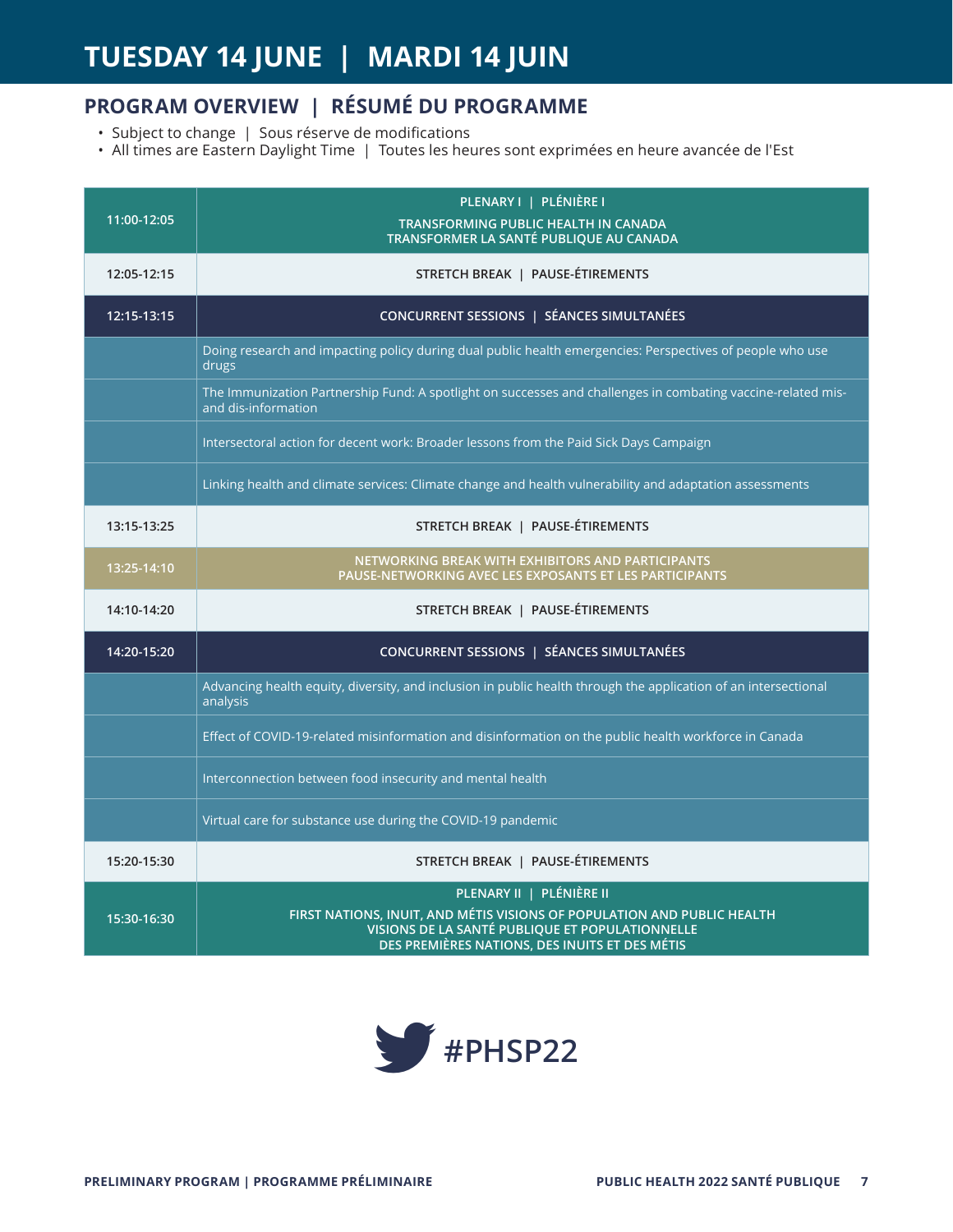**11:00 – 12:05 PLENARY I 11 h à 12 h 05 PLÉNIÈRE I**

#### **TRANSFORMING PUBLIC HEALTH IN CANADA**

The COVID-19 pandemic has highlighted the strengths and vulnerabilities of the world's public health systems, les vulnérabilités des systèmes de santé publique including those here in Canada. As in 2003, post-SARS, we find ourselves once again in a critical window of opportunity for key public health actors to mobilize and advocate for the importance of investing in public health. For example, the 2021 CPHO Annual Report offers a forward-looking vision of a renewed and strengthened Canadian public health system rooted in equity and based on the best available evidence and input from the broader public health community. Canada has also put forward an important and ambitious pan-Canadian health data strategy to ensure Le Canada propose aussi une importante et ambitieuse that data is available to provide insights and inform action, and the government has made unprecedented investments in disaggregation of population data. The pandemic also highlighted the need for high-quality, timely research evidence and effective ways to mobilize la désagrégation des données démographiques. that evidence to inform public health practice, policies, and programs. A shared priority across these calls to strengthen public health systems, data and research is the need for clear and effective strategies to promote equity.

This session will bring together key thought leaders from diverse sectors – who share a goal of improving the health of Canadians – to reflect on what it will take to transform public health in Canada. They will each speak from their perspective on the importance of thinking globally and acting locally, of applying complex systems thinking to population health challenges, and how to actively promote anti-discriminatory and anticolonial public health systems. The themes highlighted in this session will align with the upcoming CIHR Institute of Population & Public Health strategic plan, to une pensée systémique complexe aux problèmes de be publicly released in conjunction with Public Health 2022 and this panel discussion.

#### **TRANSFORMER LA SANTÉ PUBLIQUE AU CANADA**

La pandémie de COVID-19 a exposé les forces et dans le monde, y compris au Canada. Comme en 2003 après le SRAS, le moment est propice pour que les principaux acteurs de la santé publique se mobilisent et défendent l'importance d'investir dans la santé publique. Par exemple, le rapport 2021 de l'administratrice en chef de la santé publique présente une vision éclairée d'un système de santé publique canadien renouvelé et renforcé, ancré dans l'équité et fondé sur les meilleures preuves disponibles et sur l'apport de toute la communauté de la santé publique. stratégie pancanadienne de données sur la santé afin de disposer des données nécessaires pour apporter un éclairage et orienter l'action; et le gouvernement a fait des investissements sans précédent dans La pandémie a montré qu'il faut des données de recherche actuelles et de haute qualité et des moyens efficaces de mobiliser ces données pour éclairer les pratiques, les politiques et les programmes en santé publique. L'une des priorités communes à tous ces appels à renforcer les systèmes de santé publique, les données et la recherche est le besoin de stratégies claires et efficaces pour promouvoir l'équité.

Cette séance réunira des leaders d'opinion de divers secteurs – qui ont en commun l'objectif d'améliorer la santé des Canadiennes et des Canadiens – pour réfléchir à ce qu'il faudra faire pour transformer la santé publique au pays. Ces leaders parleront selon leur propre perspective de l'importance d'avoir une pensée mondiale et une action locale, d'appliquer santé des populations, et des moyens de promouvoir activement des systèmes de santé publique qui luttent contre la discrimination et le colonialisme. Les thèmes abordés durant la séance seront conformes au prochain plan stratégique de l'Institut de la santé publique et des populations des IRSC, qui sera publié conjointement avec Santé publique 2022 et ce débat de spécialistes.

#### **Speakers I Orateur et oratrices**

- Anil Arora, Chief Statistician of Canada
- Lisa Helps, Mayor, City of Victoria, British Columbia
- Jane Philpott, Dean, Faculty of Health Sciences, Queen's University
- Daniele Behn Smith, Deputy Provincial Health Officer, Indigenous Health, BC
- Theresa Tam, Chief Public Health Officer of Canada, Public Health Agency of Canada

#### **Moderator I Modérateur**

• Steven Hoffman, Scientific Director, Canadian Institutes of Health Research, Institute of Population and Public Health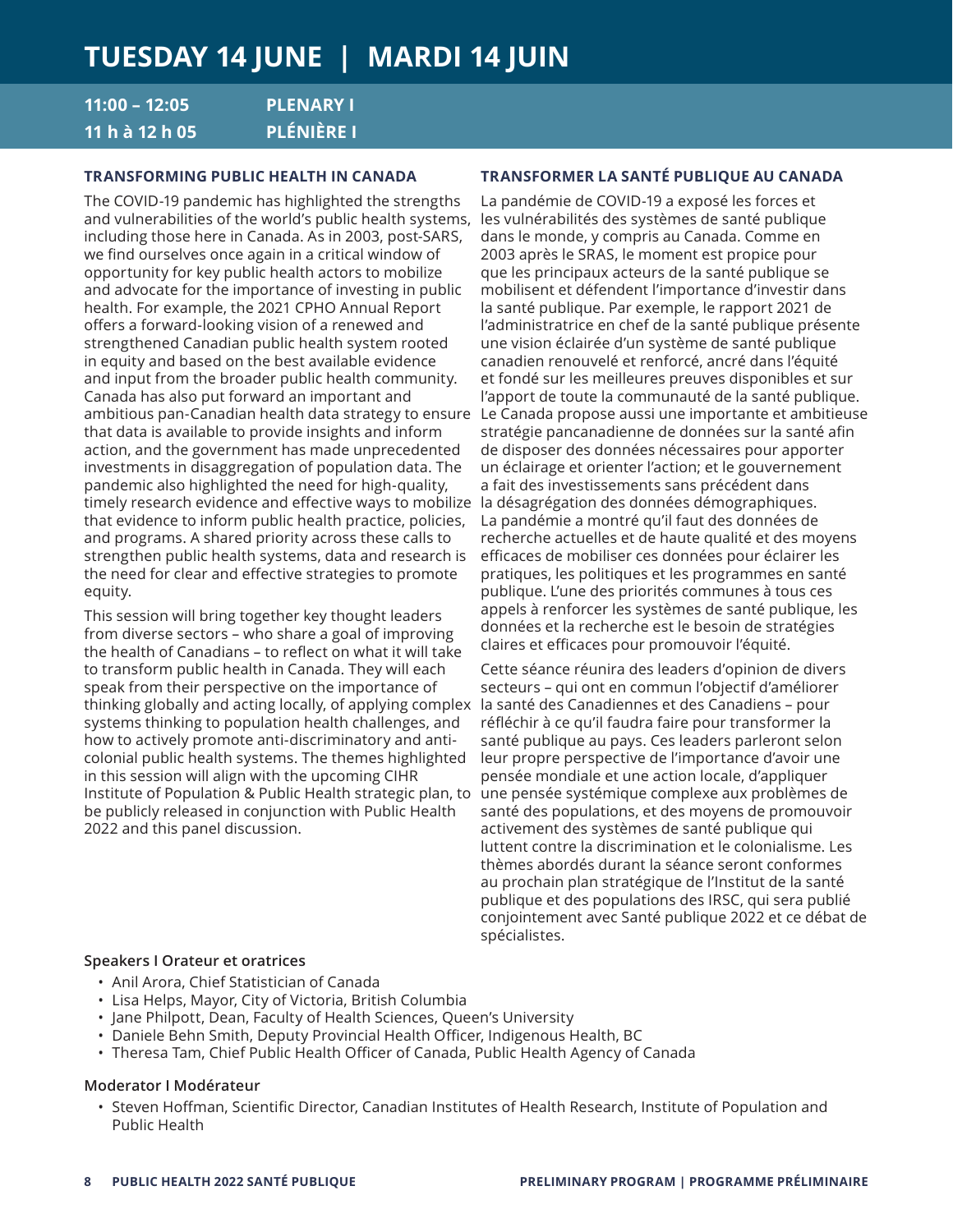| $12:05 - 12:15$<br>12 h 05 à 12 h 15 | <b>STRETCH BREAK</b><br><b>PAUSE-ÉTIREMENT</b> |
|--------------------------------------|------------------------------------------------|
|                                      |                                                |
| $12:15 - 13:15$                      | <b>CONCURRENT SESSIONS</b>                     |
| 12 h 15 à 13 h 15                    | <b>SÉANCES SIMULTANÉES</b>                     |

#### **DOING RESEARCH AND IMPACTING POLICY DURING DUAL PUBLIC HEALTH EMERGENCIES: PERSPECTIVES OF PEOPLE WHO USE DRUGS**

In this session, we describe our community-based participatory research approach, including our framework for engagement that outlines a range of community researcher roles, including partnership, advisory, employment, and an important fourth role of advocacy. Community researchers with lived and living experience will share their experiences and thoughts on what it means and how it feels to be part of this research. We will address the importance of flexibility and adaptability in developing and conducting research collaboratively.

Through this sharing, insights about the meaning of community-based research work – as well as what works and what doesn't work to support community researchers as full members and partners of a research team – will be explored, with insights about learnings for the value and application of such approaches in policy and practice. These insights and learnings will be shared through a variety of means such as stories, poetry or art to effectively share lived experience of partnering and collaborating on research during dual and ongoing public health emergencies. We will provide recommendations for other academic researchers, policy makers and practitioners seeking to do authentic and meaningful work in partnership with people with lived and living experience.

#### **Learning objectives:**

- Discuss the model and framework for engaging people with lived or living experience as partners, advisors and employees in community engaged research.
- Describe how collaborative research involving community and academic partnerships is developed and implemented to enhance real time meaning and impact.
- Identify how to engage meaningfully with people who use drugs in research, policy and practice.

#### **THE IMMUNIZATION PARTNERSHIP FUND: A SPOTLIGHT ON SUCCESSES AND CHALLENGES IN COMBATING VACCINE-RELATED MIS- AND DIS-INFORMATION**

The vaccine mis- and dis-information (MIDI) ignited by COVID-19 appears to be here to stay. How can people in Canada learn to identify MIDI and make evidence-informed vaccine decisions in the face of competing and conflicting information? This interactive session will provide participants with insight into how the Public Health Agency of Canada is investing in efforts to counter the ongoing threat of COVID-19 vaccine MIDI. Participants will learn about the Immunization Partnership Fund (IPF), its objectives, and how its funding is supporting efforts to combat MIDI and build capacity within Canada – particularly amongst equity-deserving populations – that can bolster vaccine confidence.

The session will feature the successes, challenges, best practices and lessons learned of three projects working to combat vaccine-related MIDI through tailored, community-led, and community-responsive approaches. Participants will gain insights into how the broader public health community can be harnessed to effectively respond to and combat this ongoing and growing threat.

- Explain the critical role of mis- and dis-information in relation to vaccine hesitancy and linkages to public health strategies, and identify the populations most susceptible to its influence.
- Illustrate the importance of engaging trusted community partners to dispel vaccine mis- and disinformation among equity-deserving populations.
- Apply an equity lens to the adaptation or development and use of tools, resources, and interventions designed to counter vaccine-related mis- and dis-information.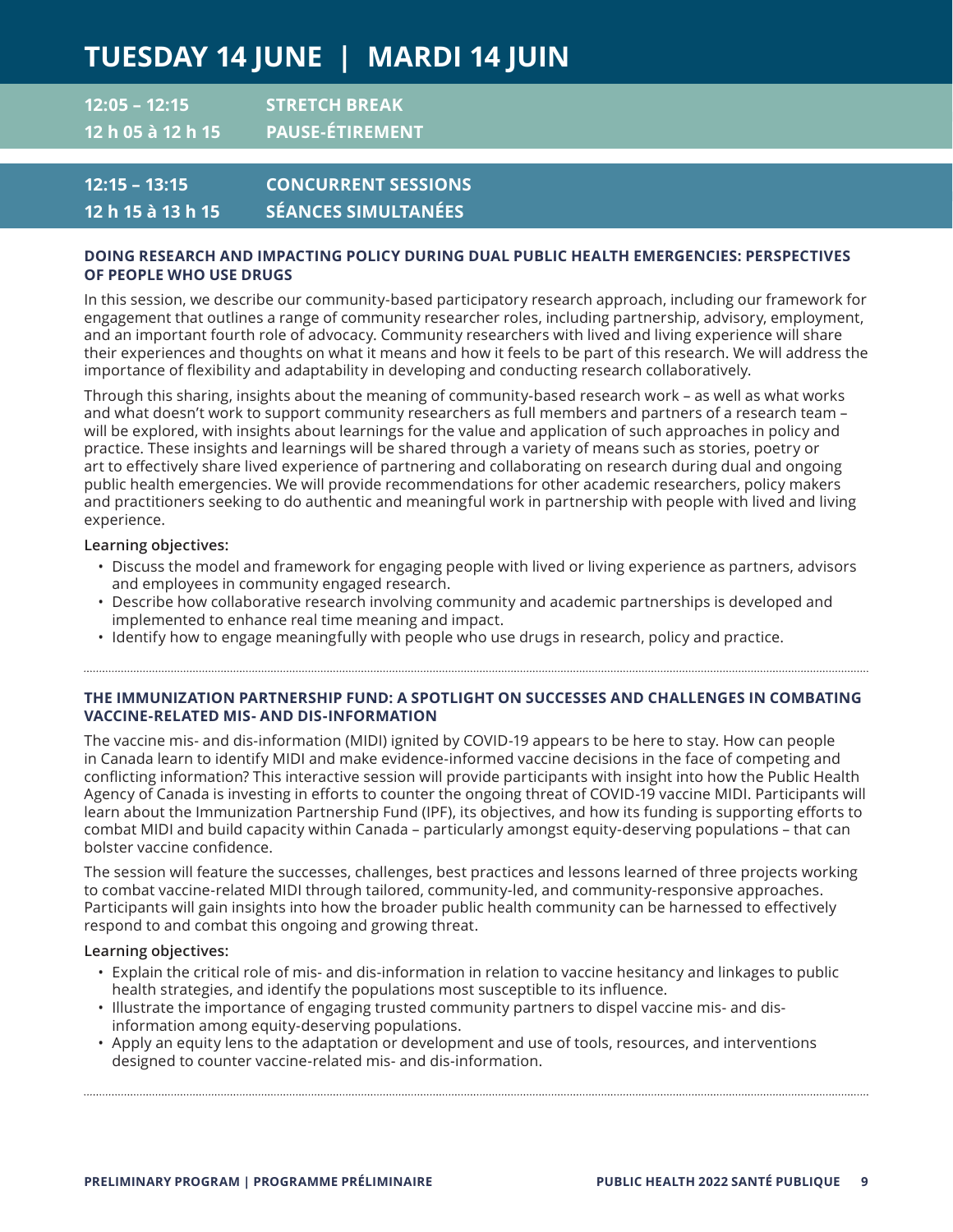**12:15 – 13:15 CONCURRENT SESSIONS 12 h 15 à 13 h 15 SÉANCES SIMULTANÉES**

#### **INTERSECTORAL ACTION FOR DECENT WORK: BROADER LESSONS FROM THE PAID SICK DAYS CAMPAIGN**

Precarious employment can affect many social determinants of health and is further exacerbated by the COVID-19 pandemic. If precarious employment is the problem, decent work is the solution. Public health has a unique opportunity for intersectoral collaboration and action in pursuit of decent work. Public health is well positioned to engage in collaborative efforts through intersectoral action with primary health care, community groups, and movement builders in pursuit of decent work. This is a key area for health equity action.

Participants will explore:

- The impact of precarious employment on the health of people in Canada,
- A successful case study of intersectoral action for paid sick days, and
- Opportunities for intersectoral action planning for decent work.

#### **Learning objectives:**

- Describe the role that precarious employment has on the health of people in Canada coming out of COVID-19.
- Explain the potential for intersectoral action between public health and community groups to address precarious employment.
- Implement intersectoral action as a tool to advance health equity across the social determinants of health, including advocating for decent work.

#### **LINKING HEALTH AND CLIMATE SERVICES: CLIMATE CHANGE AND HEALTH VULNERABILITY AND ADAPTATION ASSESSMENTS**

Climate change poses risks to Canadian health and health systems. Canada's National Adaptation Strategy will increase momentum towards strengthening the resilience of these systems. Enhanced communication between health and climate services facilitates health vulnerability and adaptation assessments, improves understanding of climate-related exposure pathways, and helps find new ways to support these efforts. In this session, participants will hear from health organizations participating in Health Canada's HealthADAPT program and from the Canadian Centre for Climate Services on the challenges, choices, and opportunities for developing, finding, and using health and climate data.

Emerging climate information tools to support health vulnerability and adaptation assessments will also be discussed. Participants will leave the session with an increased understanding of the health vulnerability and adaptation assessment process, and be more aware of health-relevant climate data and products, and how they can be used to support such assessments.

#### **Learning objectives:**

- Describe how to undertake a health vulnerability and adaptation assessment.
- Analyze sources of health and climate information and of the challenges and limitations of working with both health and climate data.
- Identify where they can go for help when conducting climate change and health vulnerability assessments.

## **13:15 – 13:25 STRETCH BREAK 13 h 15 à 13 h 25 PAUSE-ÉTIREMENTS**

## **13:25 – 14:10 NETWORKING BREAK WITH SPONSORS AND EXHIBITORS 13 h 25 à 14 h 10 PAUSE DE RÉSAUTAGE AVEC LES COMMANDITAIRES ET EXPOSANTS**

During this interactive 45-minute break, participants can connect with exhibitors by video or chat to learn about their organization and view their resources. In the Meeting Hub, Participants will have the opportunity to connect and learn from each other.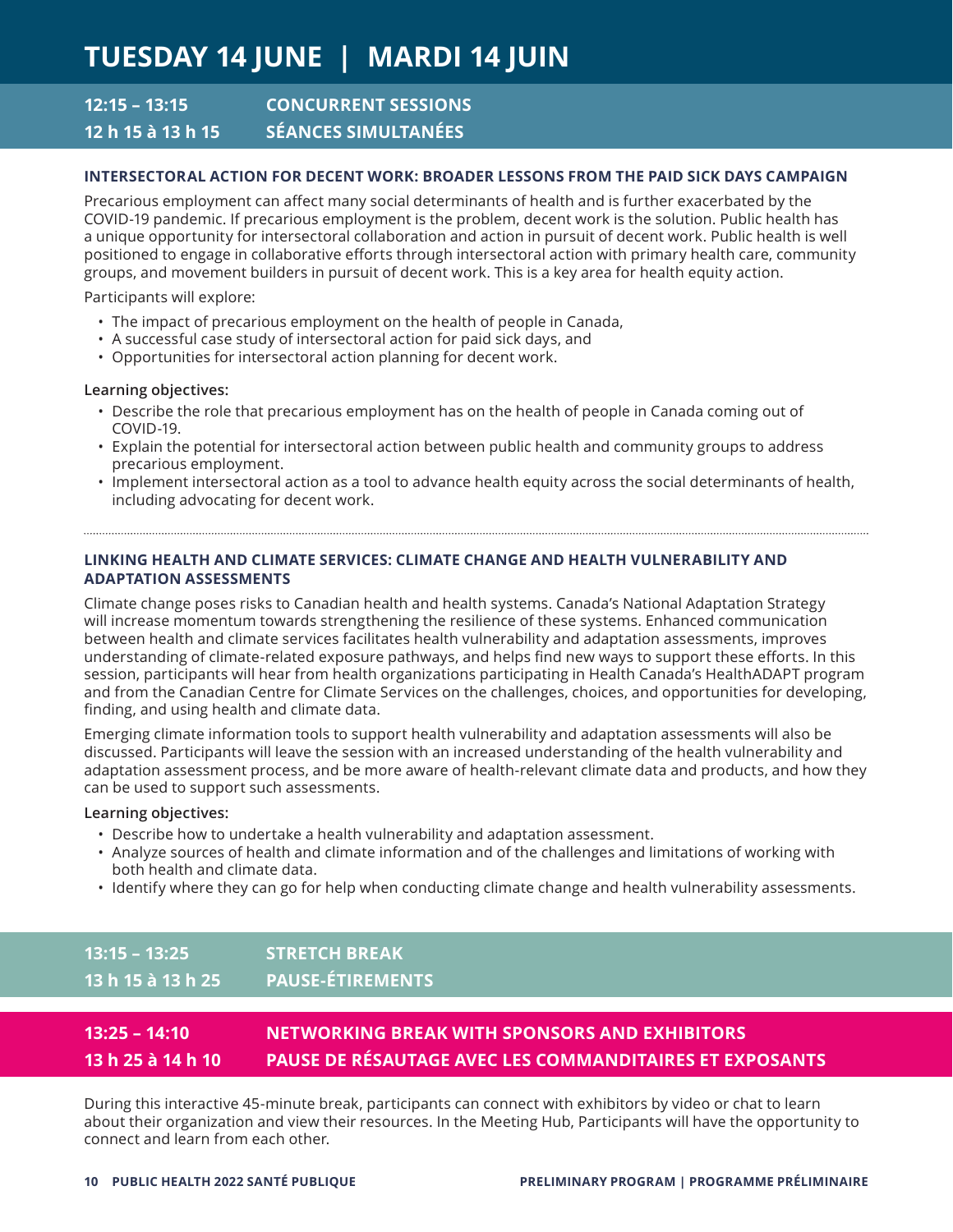| 14:10 – 14:20          | <b>STRETCH BREAK</b>       |
|------------------------|----------------------------|
| 14 h 10 à 14 h 20      | <b>PAUSE-ÉTIREMENTS</b>    |
| <u> 14:20 – 15:20 </u> | <b>CONCURRENT SESSIONS</b> |
| 14 h 20 à 15 h 20      | <b>SÉANCES SIMULTANÉES</b> |

#### **ADVANCING HEALTH EQUITY, DIVERSITY, AND INCLUSION IN PUBLIC HEALTH THROUGH THE APPLICATION OF AN INTERSECTIONAL ANALYSIS**

The COVID-19 pandemic has brought into focus and amplified existing health inequities and the importance of applying a health equity, diversity, and Inclusion (EDI) lens in public health programming, policy, and decisionmaking. Sex and Gender-Based Analysis Plus (SGBA Plus) uses an intersectional analysis to formulate responsive and inclusive research, policies, and programs. It is applied at the Public Health Agency of Canada (PHAC) to understand how overlapping social determinants of health and lived realities intersect with systems of power, privilege, and marginality to contribute to differences in accessing health-related resources and health outcomes.

In this session, coordinated by PHAC's Health Equity Integration Team, panelists will discuss concrete examples of how SGBA Plus was applied or adapted to advance health equity in their initiatives and strategies. The Health Equity Integration Team will share learnings from efforts to build SGBA Plus capacity across the Agency. The session will demonstrate the benefit of applying an intersectional analysis to achieve EDI in Public Health programing and policies.

#### **Learning objectives:**

- Identify EDI considerations that should be integrated into public health practice.
- Design more equitable public health policy and programs that are inclusive of diverse perspectives through the application of an intersectional analysis, such as SGBA Plus.

#### **EFFECT OF COVID-19-RELATED MISINFORMATION AND DISINFORMATION ON THE PUBLIC HEALTH WORKFORCE IN CANADA**

#### *Presented by: Public Health Physicians of Canada*

Overabundance of COVID-19-related information online has been a defining characteristic of the pandemic. The World Health Organization (WHO) Director General Dr. Tedros Adhanom Ghebreyesus had identified it as a potential health risk, and the WHO coined the term 'infodemic' for this phenomenon. While one of the primary differences between misinformation and disinformation is the intent with which it is shared, the detrimental effects of both are similar. As the local, regional, provincial and federal Medical Health Officers and Public Health Physicians have played leading roles in mitigating the health effects of COVID-19, their roles have often been subjected to misinformation and disinformation. Several physicians have faced personal harassments and threats both online and offline. Several healthcare workers and staff members working in immunization clinics have also reported abuses, protests and harassments.

- Explore the experiences of Canada's public health workforce affected by misinformation and disinformation.
- Identify lessons learned for various stakeholders.
- Identify opportunities to integrate infodemic management in future health emergency planning.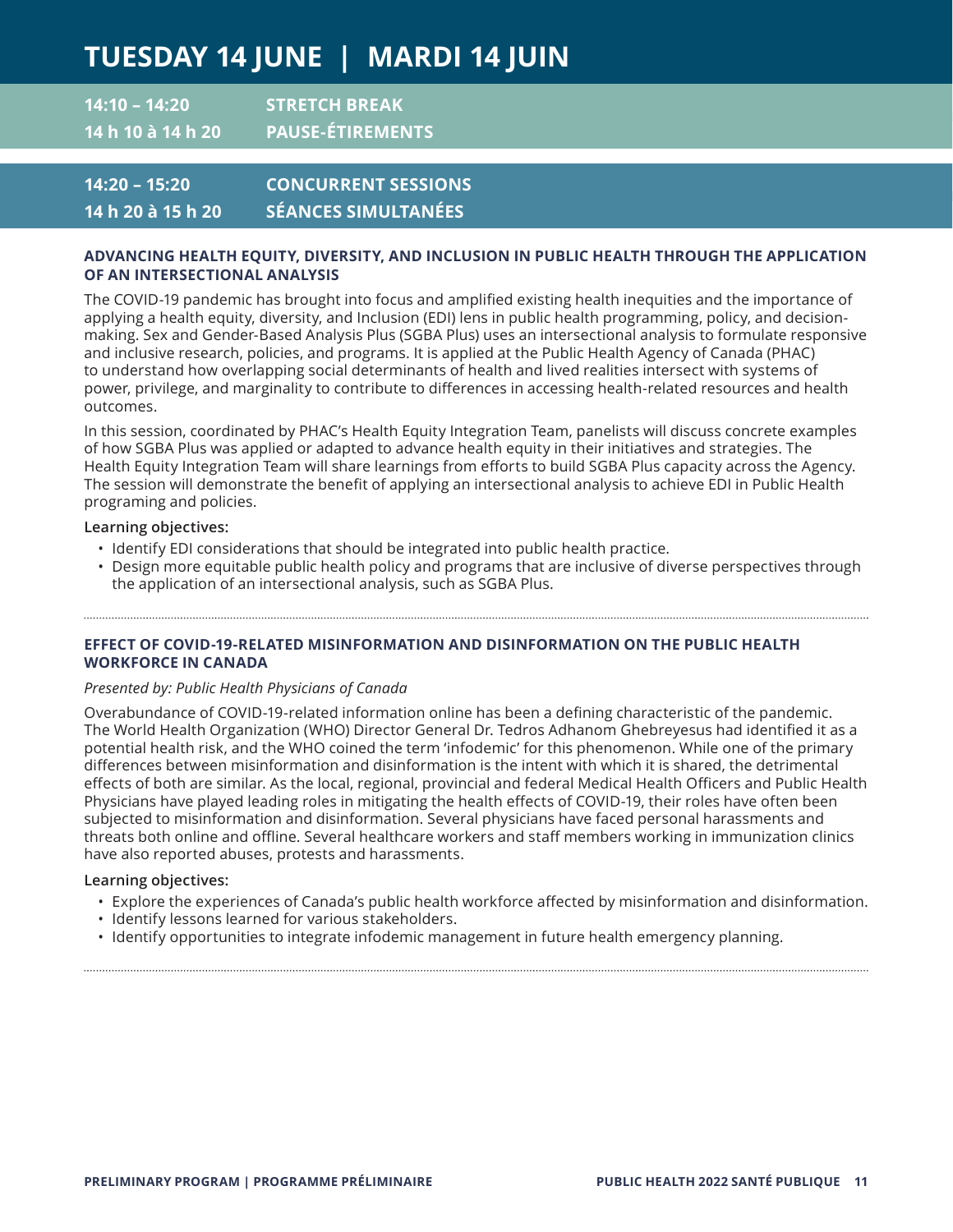**14:20 – 15:20 CONCURRENT SESSIONS 14 h 20 à 15 h 20 SÉANCES SIMULTANÉES**

#### **INTERCONNECTION BETWEEN FOOD INSECURITY AND MENTAL HEALTH**

#### *Presented by: Canadian Alliance for Regional Risk Factor Surveillance*

Food insecurity is defined as inadequate or uncertain access to food due to financial constraints. Food insecurity is a well-recognized public health problem that has significant negative impacts on health and general wellbeing. There is a particularly strong relationship between food insecurity and poor mental health. A growing body of evidence worldwide suggests that food insecurity adversely affects mental health, even after adjusting for socio-economic status (SES). Food insecurity may contribute to mental health disorders through various pathways, such as a heightened stress response that leads to anxiety and depression. Conversely, mental health issues can lead to food insecurity through changes in SES such as loss of employment. This session will explore the interconnections between food insecurity and mental health using data from across Canada (before and during the COVID-19 pandemic). The relevance of food insecurity as a modifiable risk factor for adverse mental health outcomes will be discussed.

#### **Learning objectives:**

- Describe the relationship between mental health and food insecurity using data from across Canada.
- Explore data on the association between food insecurity and mental health during the pandemic.
- Discuss the relevance of food insecurity status as an independent social determinant of health and as a modifiable risk factor for mental health outcomes.

#### **VIRTUAL CARE FOR SUBSTANCE USE DURING THE COVID-19 PANDEMIC**

#### *Presented by: Canadian Institute for Health Information*

Throughout the COVID-19 pandemic, health care services had to adapt and evolve. Hospitals prioritized lifesaving and more urgent treatments, retrained and shifted human resources, and cancelled or delayed surgeries. For primary care physicians and specialists, virtual care became the prominent means of connecting with patients. This session will explore the impact of the pandemic on health care visits, harms caused by substance use, and how changes to virtual care service offerings have affected patients and providers.

- Describe the role of virtual care for substance use, substance use disorders, and concurrent disorders, including variations by gender and age.
- Examine how virtual care has impacted the delivery of care for service providers.
- Explore the impacts of virtual care from a patient perspective.
- Share current priorities regarding mental health and substance use as related to virtual care.

| 15:20 - 15:30     | <b>STRETCH BREAK</b>    |
|-------------------|-------------------------|
| 15 h 20 à 15 h 30 | <b>PAUSE-ÉTIREMENTS</b> |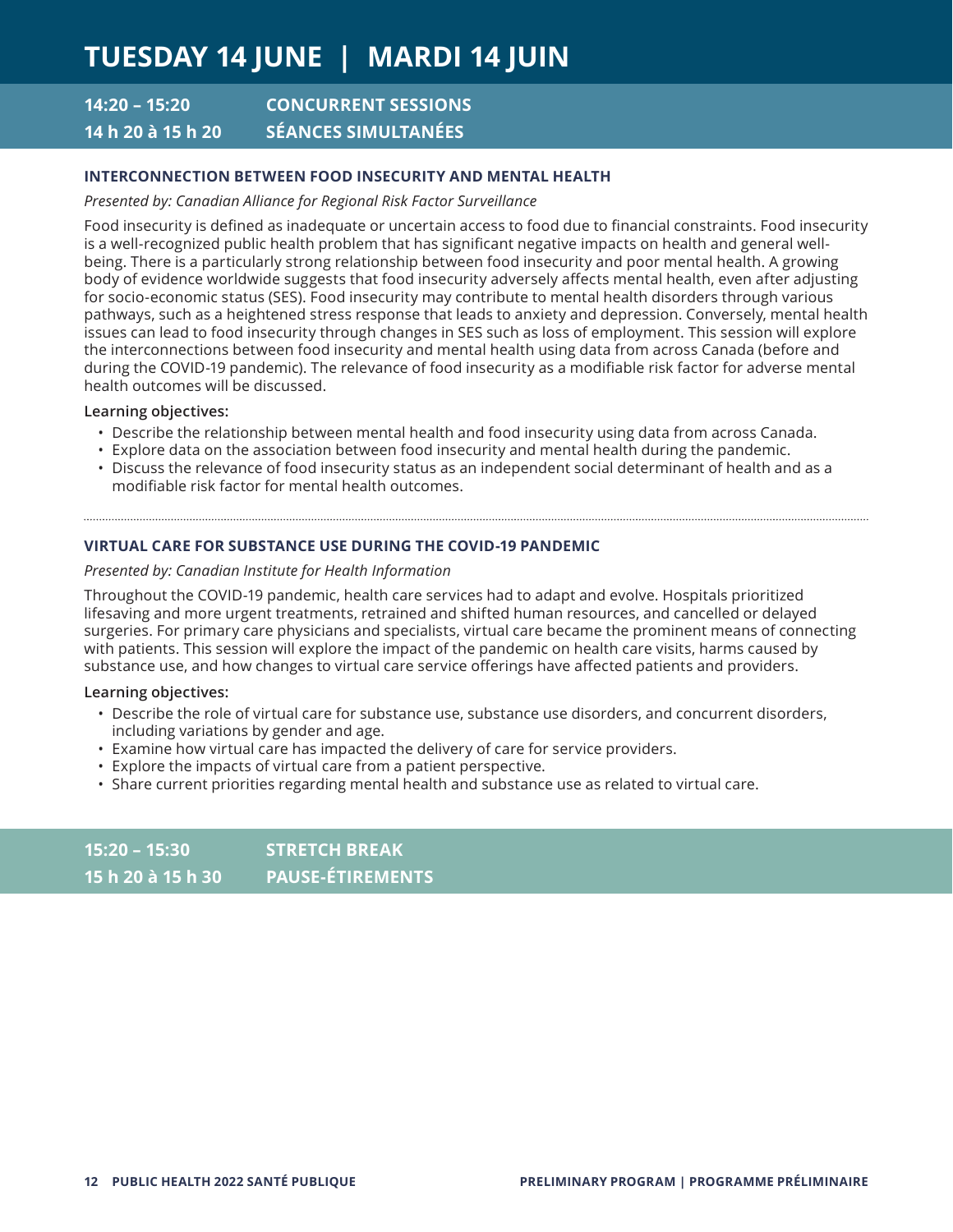**15:30 – 16:30 PLENARY II 15 h 30 à 16 h 30 PLÉNIÈRE II**

#### **FIRST NATIONS, INUIT, AND MÉTIS VISIONS OF POPULATION AND PUBLIC HEALTH**

*Visioning the Future: First Nations, Inuit, & Métis Population and Public Health* represents a multi-faceted vision as articulated by Indigenous peoples from coast to coast to coast. This report lays out an achievable public health vision that acknowledges Indigenous (First Nations, Inuit, and Métis) peoples' multiple systems for public health and ensures that Indigenous peoples' knowledge(s) permeate the Canadian public health system. This session will feature a panel discussion on three of the topics addressed by the report: governance, data and data governance, and urban Indigenous peoples.

**Required reading:** Participants attending this session are strongly encouraged to read Visioning the Future: [First Nations, Inuit, & Métis Population and Public](https://nccph.ca/projects/reports-to-accompany-the-chief-public-health-officer-of-canadas-report-2021/visioning-the-future-first-nations-inuit-metis-population-and-public-health)  [Health](https://nccph.ca/projects/reports-to-accompany-the-chief-public-health-officer-of-canadas-report-2021/visioning-the-future-first-nations-inuit-metis-population-and-public-health) in advance to benefit the most from the discussion.

#### **VISIONS DE LA SANTÉ PUBLIQUE ET POPULATIONNELLE DES PREMIÈRES NATIONS, DES INUITS ET DES MÉTIS**

Le rapport *Vers un avenir meilleur : santé publique et populationnelle chez les Premières Nations, les Inuits et les Métis* représente la vision multidimensionnelle exposée par les peuples autochtones de l'Atlantique au Pacifique et à l'océan Arctique. Il propose une vision réalisable de la santé publique qui reconnaît les nombreux systèmes pour la santé publique des peuples autochtones (Premières Nations, Inuits et Métis) en s'assurant que le(s) savoir(s) autochtones imprègnent le système de santé publique canadien. Cette séance comportera un débat de spécialistes sur trois des sujets abordés dans le rapport : la gouvernance, les données et la gouvernance des données, et les populations autochtones urbaines.

**Lecture obligatoire :** Les participants de la séance sont vivement encouragés à lire au préalable le rapport [Vers](https://ccnsp.ca/projects/reports-to-accompany-the-chief-public-health-officer-of-canadas-report-2021/visioning-the-future-first-nations-inuit-metis-population-and-public-health/)  [un avenir meilleur : santé publique et populationnelle](https://ccnsp.ca/projects/reports-to-accompany-the-chief-public-health-officer-of-canadas-report-2021/visioning-the-future-first-nations-inuit-metis-population-and-public-health/)  [chez les Premières Nations, les Inuits et les Métis](https://ccnsp.ca/projects/reports-to-accompany-the-chief-public-health-officer-of-canadas-report-2021/visioning-the-future-first-nations-inuit-metis-population-and-public-health/) pour tirer le meilleur parti de la discussion.

#### **Speakers I Oratrices**

- Sarah Funnell, Founding Director, Centre for Indigenous Health Research and Education, University of Ottawa
- Shannon MacDonald, First Nations Health Authority
- Janet Smylie, Centre for Inner City Health Research, St. Michael's Hospital; Dalla Lana School of Public Health, University of Toronto (Invited)

#### **Moderator I Modératrice**

• Margo Greenwood, Academic Leader, National Collaborating Centre for Indigenous Health

# **[GROUP REGISTRATION](mailto:conference%40cpha.ca?subject=Public%20Health%202022%20--%20Group%20Registration) \$200/person**

Organizations can save up to \$100 per person when registering four or more employees for Public Health 2022.

Contact [conference@cpha.ca](mailto:conference@cpha.ca) to start the process.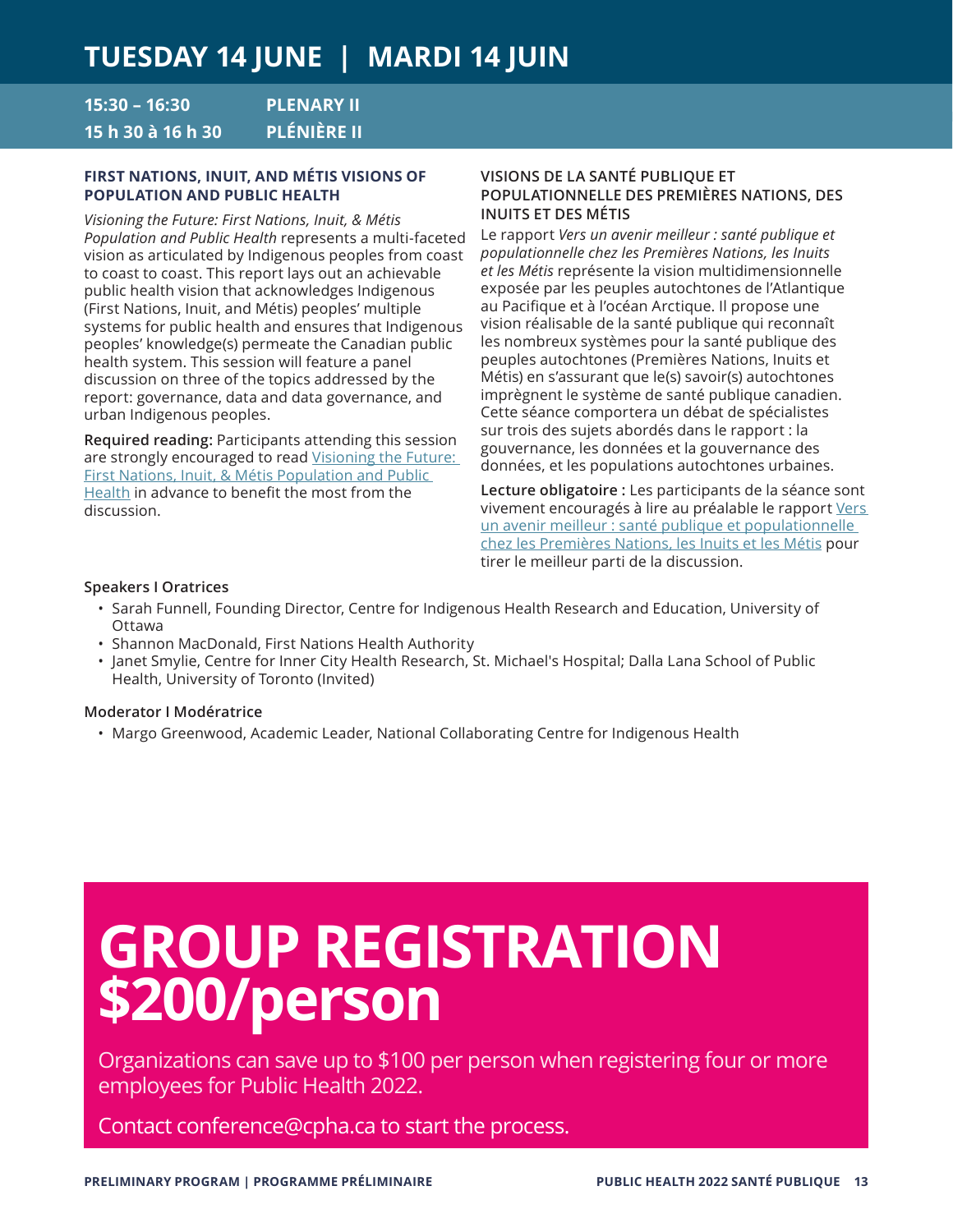## **PROGRAM OVERVIEW | RÉSUMÉ DU PROGRAMME**

- Subject to change | Sous réserve de modifications
- All times are Eastern Daylight Time | Toutes les heures sont exprimées en heure avancée de l'Est

| 11:00-12:05 | PLENARY III   PLÉNIÈRE III<br>IMPROVING PUBLIC HEALTH SYSTEMS' CONNECTION TO COMMUNITY<br>POUR AMÉLIORER LES LIENS DES SYSTÈMES DE SANTÉ PUBLIQUE AVEC LES COMMUNAUTÉS                |
|-------------|---------------------------------------------------------------------------------------------------------------------------------------------------------------------------------------|
| 12:05-12:15 | STRETCH BREAK   PAUSE-ÉTIREMENTS                                                                                                                                                      |
| 12:15-13:15 | CONCURRENT SESSIONS   SÉANCES SIMULTANÉES                                                                                                                                             |
|             | Anticipating the post-COVID-19 season of inquiries: a public health perspective on what the future of Canada's<br>public health systems should look like                              |
|             | Caregiver-centered care: Increasing public health response abilities in meeting family caregiver needs                                                                                |
|             | Competency-led education: Designing and re-designing public health curricula for a resilient and world class<br>workforce                                                             |
|             | E mamu aapitishiishtikiniwich attawin: Working together against COVID-19. The Quebec James Bay Cree Nation<br>experience                                                              |
|             | Responding to the next public health threat: Antimicrobial resistance                                                                                                                 |
| 13:15-13:25 | STRETCH BREAK   PAUSE-ÉTIREMENTS                                                                                                                                                      |
| 13:25-14:10 | BRIEF ORAL ABSTRACT PRESENTATIONS   BRÈVES PRÉSENTATIONS ORALES                                                                                                                       |
| 14:10-14:20 | STRETCH BREAK   PAUSE-ÉTIREMENTS                                                                                                                                                      |
| 14:20-15:20 | CONCURRENT SESSIONS   SÉANCES SIMULTANÉES                                                                                                                                             |
|             | Expanding a public health approach to substance use: Integrating sex, gender and equity factors into knowledge<br>translation for substance use practice, health promotion and policy |
|             | Lessons learned from the COVID-19 pandemic in the Region of the Americas                                                                                                              |
|             | Métis Nation Saskatchewan COVID recovery plan                                                                                                                                         |
|             | Public health transformation in Canada: The inevitable need for a global health approach                                                                                              |
| 15:20-15:30 | STRETCH BREAK   PAUSE-ÉTIREMENTS                                                                                                                                                      |
| 15:30-16:30 | PLENARY IV   PLÉNIÈRE IV<br><b>GOVERNANCE OPTIONS TO STRENGTHEN PUBLIC HEALTH SYSTEMS</b><br>DES OPTIONS DE GOUVERNANCE POUR RENFORCER LES SYSTÈMES DE SANTÉ PUBLIQUE                 |

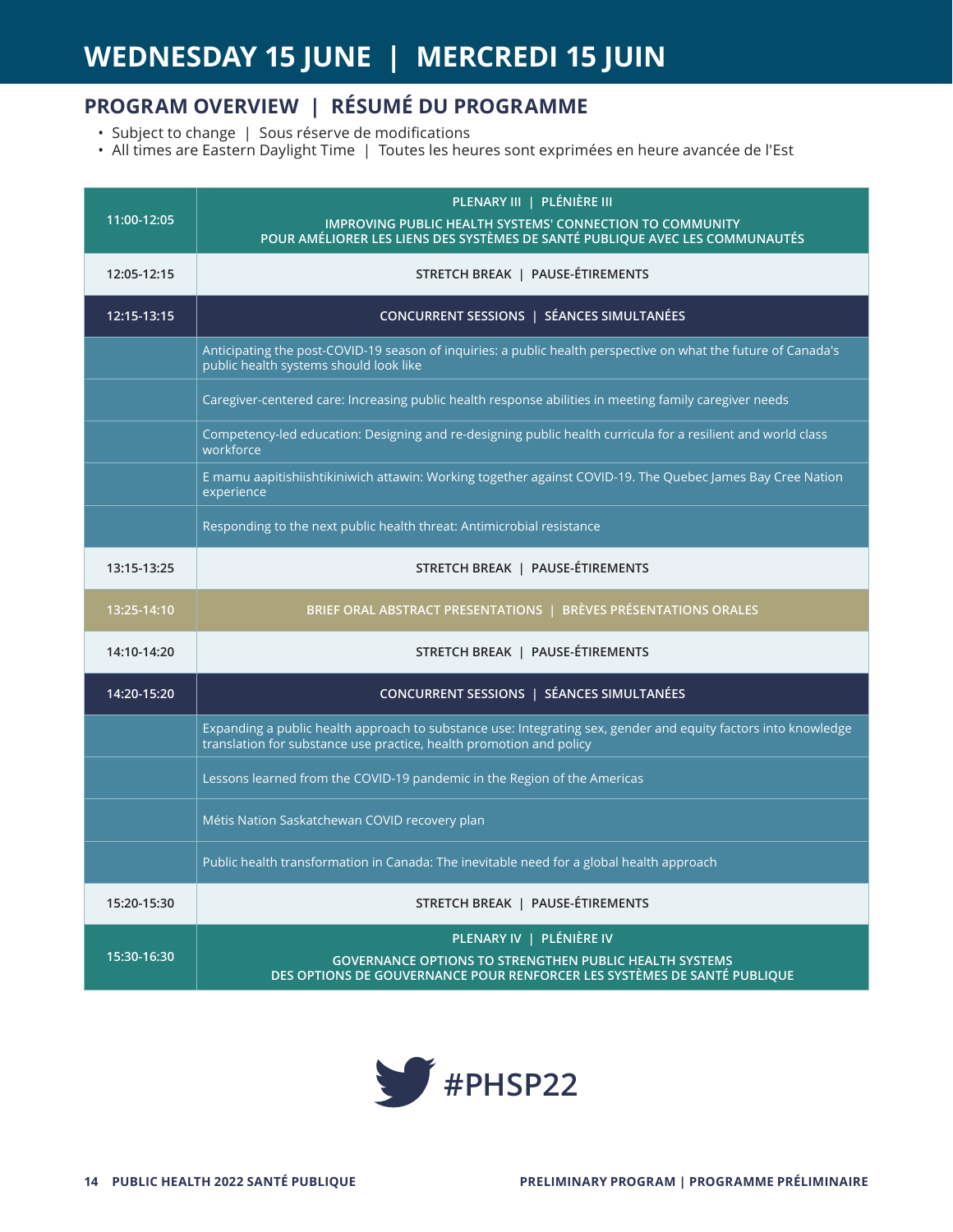## **11:00 – 12:05 PLENARY III 11 h à 12 h 05 PLÉNIÈRE III**

#### **IMPROVING PUBLIC HEALTH SYSTEMS' CONNECTION TO COMMUNITY**

Community-led action at the neighbourhood scale proved vital to addressing complex health inequities further exposed during the COVID-19 pandemic in Canada. Community organizations – partnered with public health, health care, and other government services – demonstrated how to meet equity needs within a targeted universalist approach to public health.

A renewal of public health post-COVID-19 is an opportunity to incorporate community participation into public health systems across networks and scales by sharing power, ensuring clear accountabilities, and centring community self-determination through processes of engagement, coproduction, and governance.

This session will feature a panel discussion highlighting some examples of community-led innovations and how these innovations could lead to systemic change in the future.

**Required reading:** Participants attending this session are strongly encouraged to read [Strengthening](https://nccph.ca/projects/reports-to-accompany-the-chief-public-health-officer-of-canadas-report-2021/strengthening-community-connections-the-future-of-public-health)  [Community Connections: The Future of Public Health is](https://nccph.ca/projects/reports-to-accompany-the-chief-public-health-officer-of-canadas-report-2021/strengthening-community-connections-the-future-of-public-health)  [at the Neighbourhood Scale](https://nccph.ca/projects/reports-to-accompany-the-chief-public-health-officer-of-canadas-report-2021/strengthening-community-connections-the-future-of-public-health) in advance to benefit the most from the discussion.

#### **POUR AMÉLIORER LES LIENS DES SYSTÈMES DE SANTÉ PUBLIQUE AVEC LES COMMUNAUTÉS**

L'action communautaire à l'échelle des quartiers a joué un rôle crucial dans l'atténuation des iniquités de santé complexes qui sont ressorties encore davantage durant la pandémie de COVID-19 au Canada. Les organismes communautaires – ayant établi des partenariats avec les milieux de la santé publique, des soins de santé et d'autres services publics – ont montré la façon de répondre aux besoins d'équité dans le cadre d'une approche universelle ciblée en santé publique.

Le renouvellement de la santé publique une fois la pandémie de COVID-19 terminée se révélerait une occasion d'intégrer l'engagement communautaire dans les réseaux et les champs d'action des systèmes de santé publique. Le partage du pouvoir, l'énonciation de responsabilités claires et l'accent sur l'autodétermination des collectivités pourraient devenir réalité en établissant des processus d'engagement, de coproduction et de gouvernance.

Cette séance comportera un débat de spécialistes où l'on présentera des exemples d'innovations communautaires et des façons dont ces innovations pourraient un jour conduire à des changements systémiques.

**Lecture obligatoire :** Les participants de la séance sont vivement encouragés à lire au préalable le rapport [Renforcer les liens communautaires : l'avenir de la](https://ccnsp.ca/projects/reports-to-accompany-the-chief-public-health-officer-of-canadas-report-2021/strengthening-community-connections-the-future-of-public-health/)  [santé publique se joue à l'échelle des quartiers](https://ccnsp.ca/projects/reports-to-accompany-the-chief-public-health-officer-of-canadas-report-2021/strengthening-community-connections-the-future-of-public-health/) pour tirer le meilleur parti de la discussion.

#### **Speakers I Oratrices et orateur**

- Aderonke Akande, Interim Director, Community Resources, Social Development, Finance and Administration, City of Toronto (Invited)
- Sandra Allison, Medical Officer of Health, Island Health British Columbia
- Joshua Smee, Chief Executive Officer, Food First NL

#### **Moderator I Modératrice**

• Kate Mulligan, Founding Director, Canadian Institute for Social Prescribing

**12:05 – 12:15 STRETCH BREAK 12 h 05 à 12 h 15 PAUSE-TIREMENTS**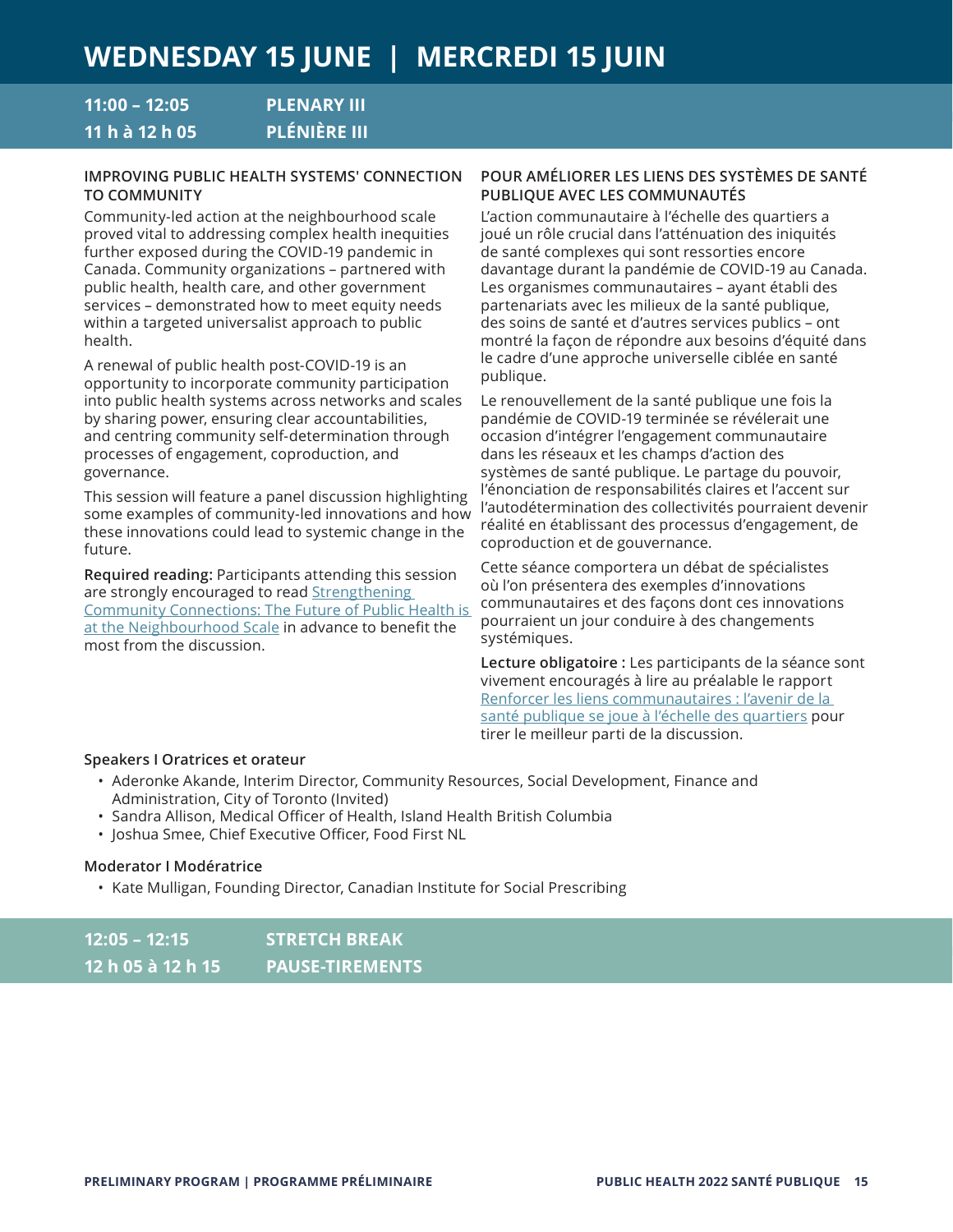## **12:15 – 13:15 CONCURRENT SESSIONS 12 h 15 à 13 h 15 SÉANCES SIMULTANÉES**

#### **ANTICIPATING THE POST-COVID-19 SEASON OF INQUIRIES: A PUBLIC HEALTH PERSPECTIVE ON WHAT THE FUTURE OF CANADA'S PUBLIC HEALTH SYSTEMS SHOULD LOOK LIKE**

*Presented by: Canadian Institutes for Health Research*

The COVID-19 pandemic has highlighted the cracks in Canada's public health systems. It has also provided us with a unique opportunity for systems transformation that benefits all Canadians. Building on challenges and priorities identified in the Chief Public Health Officer's 2021 Report and the CIHR Institute of Population and Public Health's Moving Forward Report, panelists and the audience will engage in discussion on how the Canadian public health community can advance a shared vision for Canada's future public health system.

The session will focus on how to address the challenges highlighted by the COVID-19 pandemic, including the questions: What key partnerships will drive solutions? How can we make the case for public health? What emerging area is most pressing? This forward-looking discussion will help foster a common vision for the future of Canada's public health systems.

**CAREGIVER-CENTERED CARE: INCREASING PUBLIC HEALTH RESPONSE ABILITIES IN MEETING FAMILY CAREGIVER NEEDS**

The practices and policies surrounding caring need to be considered to address health inequities. While forming the backbone of Canada's healthcare system, family caregivers (FCGs) remain largely undervalued, undersupported, and marginalized by current healthcare policies and practices. Public health professionals are well positioned to address this gap; however, the ability to respond to this gap is limited through a collective lack of recognition of FCGs and the diverse roles, impacts, and needs of caregiving.

This workshop will combine FCG stories, interactive learning, and facilitated discussion to introduce learners to the diverse roles, impacts, and experiences of FCGs. Learners will have opportunities to discuss the role of determinants of health in shaping FCGs' caring and well-being, critically reflect upon societal views and biases about FCGs, and build their response abilities to bring Caregiver-Centered Care into their workplaces and communities to respect, support, and meaningfully integrate FCGs into healthcare policy and practice.

#### **Learning objectives:**

- Recognize the value, impacts, roles, and diversity of family caregivers.
- Promote the health and well-being of family caregivers.
- Enhance the culture and context of healthcare.

#### **COMPETENCY-LED EDUCATION: DESIGNING AND RE-DESIGNING PUBLIC HEALTH CURRICULA FOR A RESILIENT AND WORLD-CLASS WORKFORCE**

#### *Presented by: Network of Schools and Programs of Population Public Health*

The 2021 annual report of the Chief Public Health Officer (CPHO) identifies priority actions for public health renewal. These include modernizing public health competencies to match current requirements for public health practice. Key areas identified for strengthening of public health core competencies include working in complex government systems, collaboration for intersectoral action, healthy public policymaking, social and racial equity, ecological determinants linked to climate change, community engagement, and Indigenous health. This symposium will highlight selected public health training initiatives that are addressing some of the core public health competency areas in need of strengthening, and approaches that can support the development, monitoring, and refreshing of core public health competencies within the training environment.

- Identify the gaps in the current PHAC Public Health Core Competencies.
- Describe the core competencies required to guide public health training in the areas of Indigenous health and well-being, social and racial equity, and ecosocial health, and approaches to support the inclusion of these competencies within public health training curricula.
- Consider approaches to support the development, monitoring, and refreshing of core public health competencies within the training environment.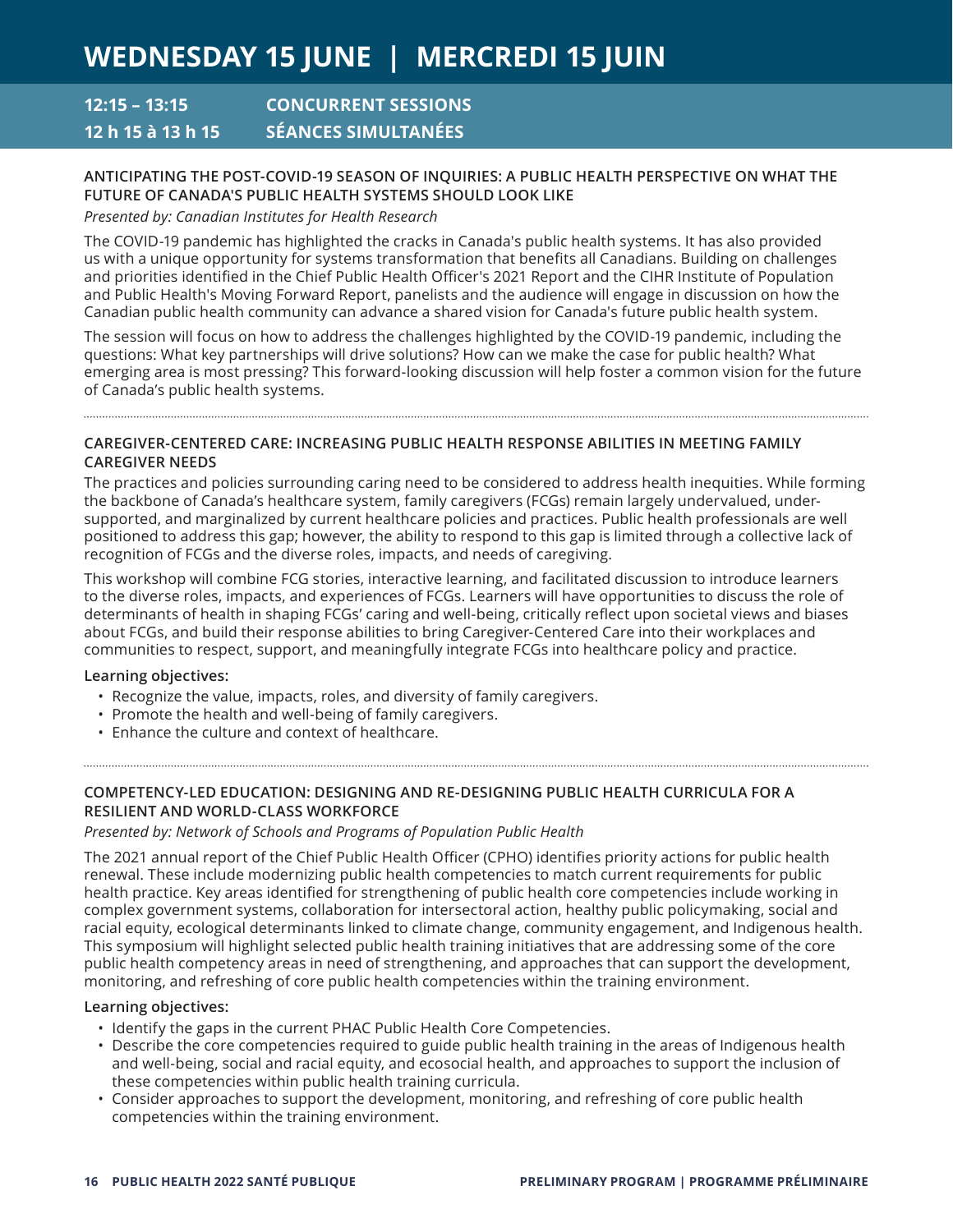**12:15 – 13:15 CONCURRENT SESSIONS 12 h 15 à 13 h 15 SÉANCES SIMULTANÉES**

#### **E MAMU AAPITISHIISHTIKINIWICH ATTAWIN: WORKING TOGETHER AGAINST COVID-19. THE QUEBEC JAMES BAY CREE NATION EXPERIENCE**

We will share an experience of a public health initiative that facilitated community engagement and ownership of the COVID-19 response in Eeyou Istchee (the Cree Territory of James Bay): community-based contact tracing. This program includes a 9-hour training program developed by community members for community members, as well as resources and supports for communities to develop their own contact tracing program to meet that community's unique needs. This project acknowledges local knowledge and facilitates the integration of that knowledge into a tailored public health response for each unique community. We will speak about the challenges and successes of this work. We will then take a step back to more broadly discuss working with First Nations partners to develop public health interventions led by communities in order to have interventions that last over time and that can be integrated in community emergency response plans.

#### **Learning objectives:**

- Identify partners in your community to involve in setting up a community-based infectious disease response.
- Identify key elements for the implementation of lasting programs.
- Describe the principle of self-governance and how to support public health activities in self-governed communities.

#### **RESPONDING TO THE NEXT PUBLIC HEALTH THREAT: ANTIMICROBIAL RESISTANCE**

#### *Presented by: Public Health Agency of Canada*

A panel made up of representatives from the human health, animal health, and environmental sectors will test the established approach of grounding the response to antimicrobial resistance (AMR) in a One Health perspective in order to better understand the challenges in public health governance, collaboration, preparedness, and competencies, and strengthen the development of the response. They will answer the following provocative questions: Why do we need a One Health approach? What evidence is there that animal antibiotic use is relevant to human health, and that the environment influences AMR? Is advancing a fully integrated One Health actually practical and possible? What does One Health really mean when we are developing strategies for preventing and mitigating AMR? How do we address equity in the response to AMR? How do we strengthen coordination across the human health, animal health, and environmental sectors?

**13:15 – 13:25 STRETCH BREAK 13 h 15 à 13 h 25 PAUSE-ÉTIREMENTS**

# **REGISTER TODAY [INSCRIVEZ-VOUS AUJOURD'HUI](https://cpha.ca/publichealth2022-registration)**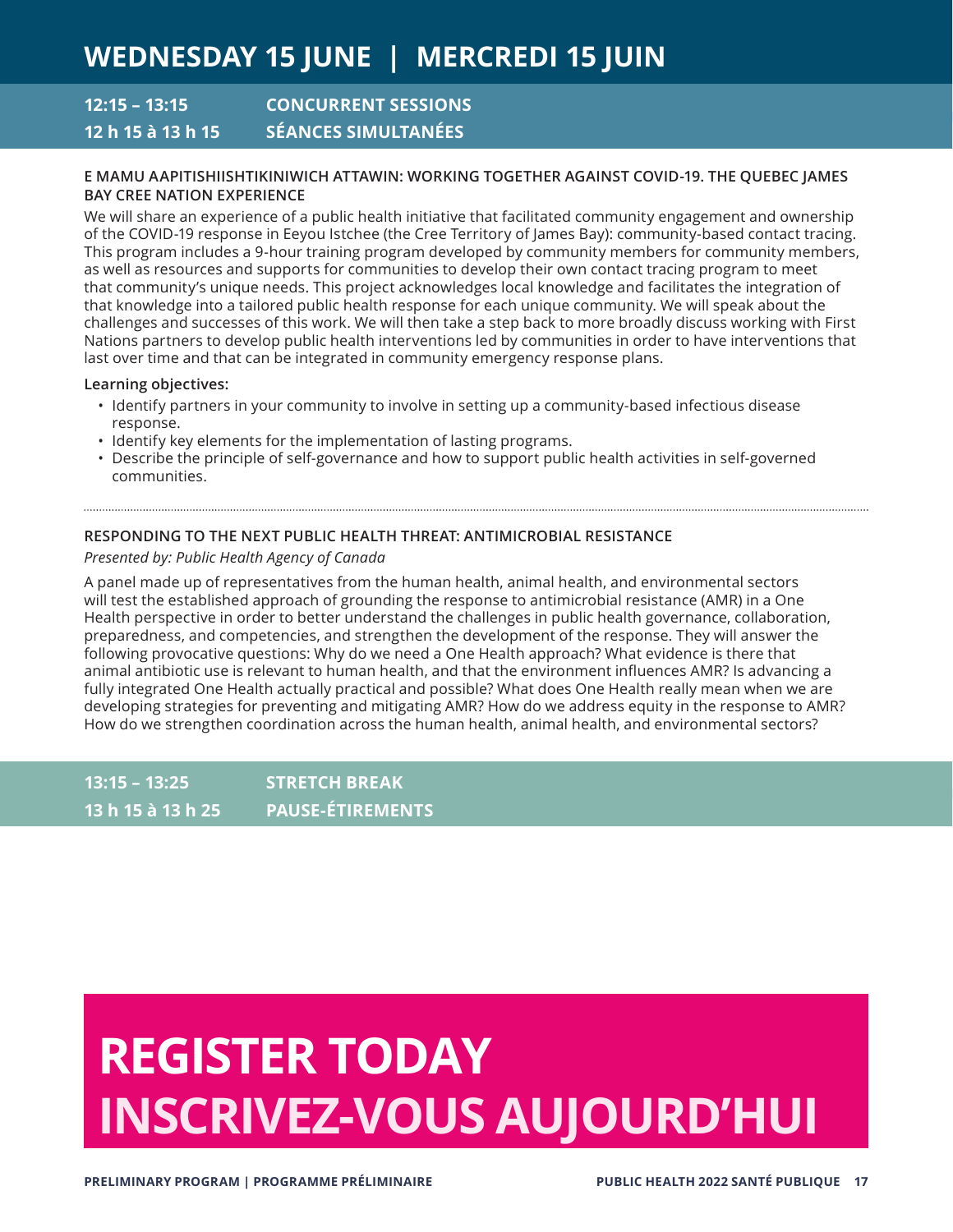## **13:25 – 14:10 BRIEF ORAL ABSTRACT PRESENTATIONS 13 h 25 à 14 h 10 BRÈVES PRÉSENTATIONS ORALES**

During this highly interactive live abstract presentation session, participants connect with speakers to view presentations, ask questions, and exchange ideas.

There are three unique presentation blocks between 13:25 – 14:10, and for each, speakers give a brief presentation (10 minutes maximum) followed by a 3-minute discussion period with participants. Presentations will end after 13 minutes and participants can attend a new abstract presentation.

Multiple participants can join an abstract presentation at the same time. Unless turned off by participants, microphones are enabled. The abstract presentations will not be recorded.

#### **Presentation Blocks**

- 1. 13:25 13:38
- 2. 13:40 13:53
- 3. 13:55 14:08

#### **Presentations**

- A public health framework for action on financial well-being and financial strain *Candace Nykiforuk*
- A smartphone app for vaping cessation co-designed for and by youth: Preliminary evaluation and 3-month outcomes of the Stop Vaping Challenge — *Sherald Sanchez*
- A systematic review and meta-regression of food safety knowledge and behaviour among primary food preparers for young children in the home setting — *David Obande*
- Adapting the Aaniish Naa Gegii: The Children's Health and Well-being Measure (ACHWM) to include children 4 to 7 years of age — *Nancy Young*
- An Ontario perspective on the critical roles and impact of public health nurses during COVID-19 *Emily Belita*
- CANVax: An online knowledge resource centre aiming to improve vaccine confidence during the COVID-19 pandemic and beyond — *Antonella Pucci*
- Characterizing psychological and functional outcomes among Canadian Public Safety Personnel during the Delta and Omicron waves of the COVID-19 pandemic — *Andrea D'Alessandro*
- Community Health Ambassador Program (CHAMP) *Sara Daou*
- Comparing the goals, governance, policies, and communication strategies of provincial COVID-19 vaccination campaigns — *Cheryl Camillo*
- Conducting rapid reviews for health policy makers during the pandemic in an evolving evidence ecosystem: New synthesis methods and dissemination plans — *Stephanie Hopkins*
- Considerations for implementing a Network of Community-Based Testing (CBT) in Northern, Remote and Isolated (NRI) Communities — *Paul Sandstrom*
- Cross-sector engagement in Long-term Care Homes (LTCHs) and Retirement Homes (RHs) to address COVID-19 outbreak management — *Lindsay Fowler*
- Cultural safety and anti-racism in MPH curricula: Barriers and facilitators shaping uptake and implementation — *Alexandra Kent*
- Developmental disorders in Canada: A snapshot of health inequalities and other challenges across the life course — *Sarah Palmeter*
- Emerging methods for public health surveillance during the COVID-19 pandemic *Emily Clark*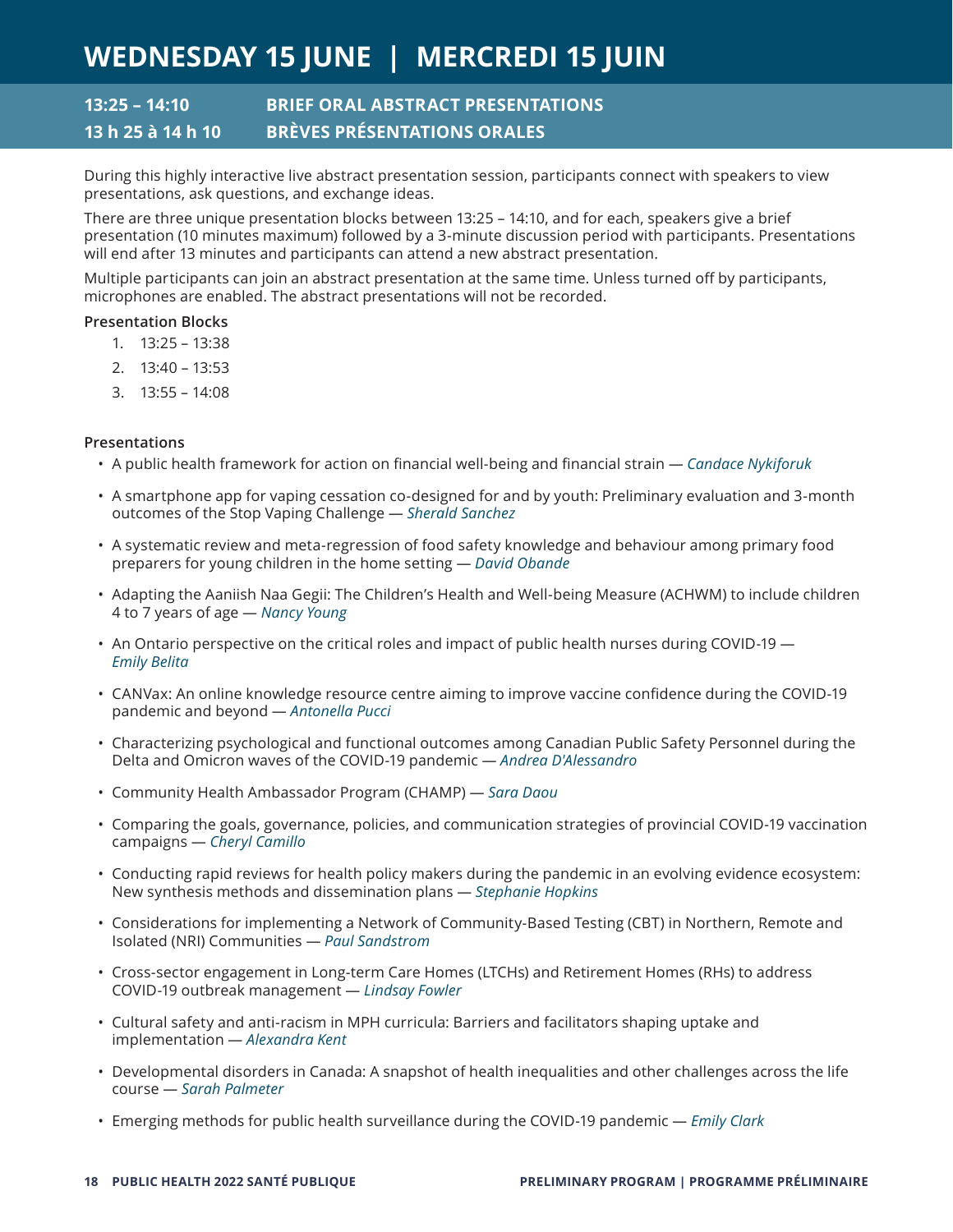- Evidence for sex- and gender-informed lower-risk alcohol drinking guidelines *Nancy Poole*
- Examining the implementation and health outcomes of zero-fee post-secondary education in Drayton Valley, Alberta — *Alexa Ferdinands*
- Exploring concerns about violence in the home during the COVID-19 pandemic *Dawn-Li Blair*
- Exploring the experiences of homelessness and food insecurity during the COVID-19 pandemic among pregnant and postpartum people in Toronto, Ontario — *Barbara Chyzzy*
- From rumour to holler: Amplifying trusted voices in public health *Sandra Romain*
- HPV immunization: Are we saying the right things to the right people? *Riley Urquhart-Ducharme*
- Impacts of COVID-19: Indigenous women, their families, and communities *Tyara Marchand*
- Inequalities in COVID-19 vaccination uptake and intent in Canada: Results from the Canadian Community Health Survey 2021 — *Ruoke Chen*
- Integration of intersectionality theory in quantitative health equity analysis: A rapid review and checklist of promising practices to guide the Pan-Canadian Health Inequalities Reporting Initiative — *Alexandra Blair*
- Leadership training and coaching for COVID-19 immunization: The Ottawa Public Health (OPH) case *Marcela Tapia*
- Maternal health literacy and health numeracy conceptualizations in public health: A scoping review *Dahlia Khajeei*
- Mental health interventions for First Nations, Inuit and Métis peoples in Canada: A systematic review *Krista Stelkia*
- Ontario's substance use landscape has changed over the past two years: What are the impacts on health equity? — *Alexander Wray*
- Opioid preference for safe supply among people who use drugs in British Columbia, Canada *Jessica Xavier*
- Overdose deaths and the COVID-19 pandemic in British Columbia *Heather Palis*
- Prevalence of multimorbidity and chronic diseases in citizens of the Métis Nation of Ontario *Sarah Edwards*
- Promises and perils: Examining the experiences of health system centralization reforms on public health governance and practice in three Canadian provinces — *Tamika Jarvis*
- The Beauty in Brain Difference: Supporting Inuit families and communities affected by Fetal Alcohol Spectrum Disorder — *Reyna Uriarte*
- The role of teachers in grade 6 school-based immunization programs in British Columbia *Maya Bird*
- This is not an American problem: Lived experiences of Asian-Canadian discrimination during the COVID-19 pandemic — *Stephana Julia Moss*

**14:10 – 14:20 STRETCH BREAK 14 h 10 à 14 h 20 PAUSE-ÉTIREMENTS**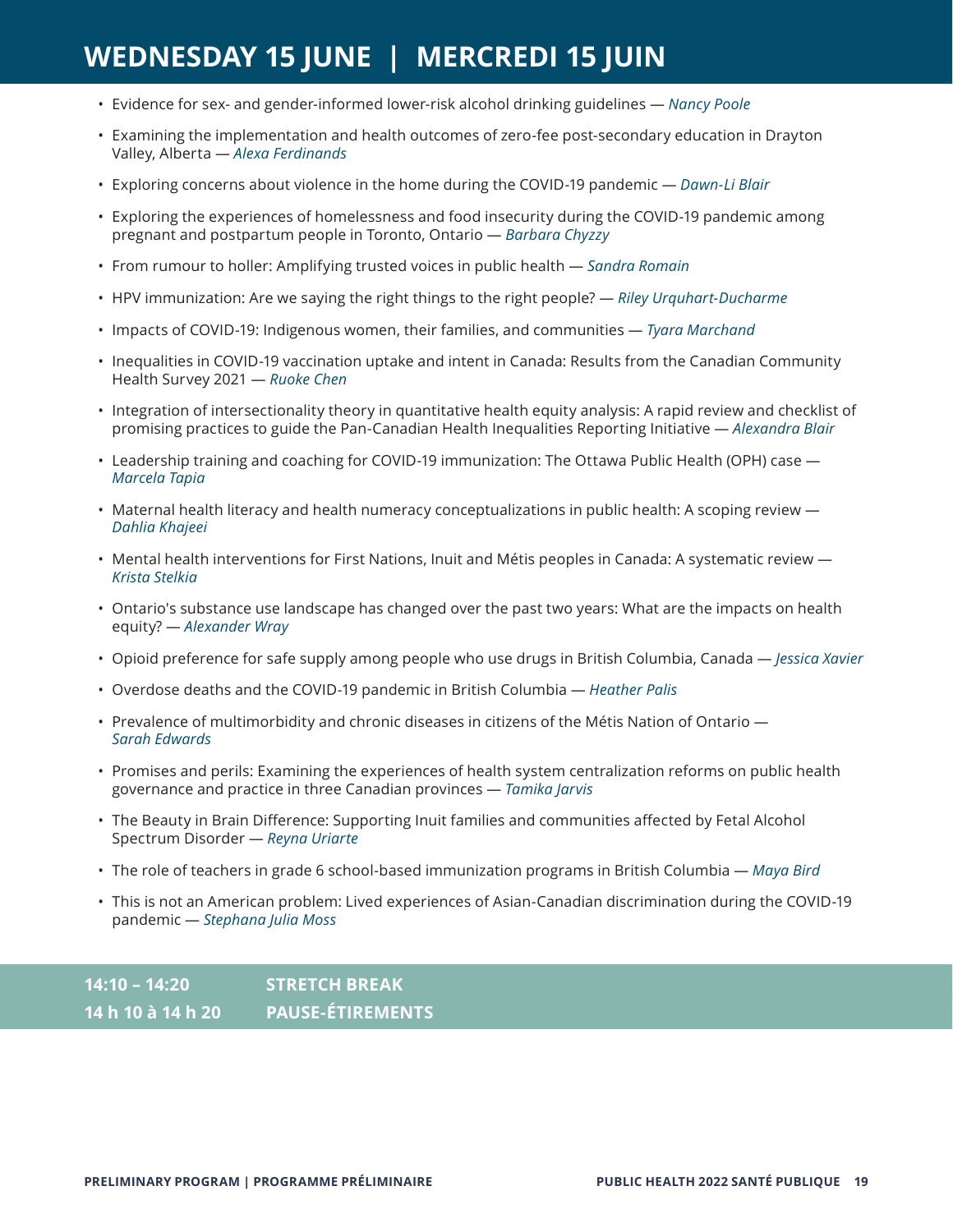**14:20 – 15:20 CONCURRENT SESSIONS 14 h 20 à 15 h 20 SÉANCES SIMULTANÉES**

#### **EXPANDING A PUBLIC HEALTH APPROACH TO SUBSTANCE USE: INTEGRATING SEX, GENDER, AND EQUITY FACTORS INTO KNOWLEDGE TRANSLATION FOR SUBSTANCE USE PRACTICE, HEALTH PROMOTION, AND POLICY**

This session will highlight evidence-based sex-, gender-, and equity-related factors affecting substance use and program, policy, and peer responses to substance use, and how these factors can be incorporated into knowledge translation processes and products. It will discuss several Canadian-led examples of this integration in handbooks, websites, knowledge hubs, and job competencies, and describe processes of analysis, development, and engagement behind each of these products. Participants will learn about current evidence on the impact of sex, gender, and equity and the interactions and intersections with other factors and processes on substance use. Engagement with audiences, and utilization of products in this area, will be highlighted. Participants will interact with each of these examples, discuss their potential use in their own contexts, and discover how to engage with audiences in knowledge translation processes in their own contexts.

#### **Learning objectives:**

- Identify examples of important sex-, gender-, and equity-related factors affecting substance use and how substance use materials, programs, policies, or health information can benefit from incorporating this information.
- Identify key approaches and selected Canadian knowledge translation products that incorporate these issues, for further learning.
- Expand knowledge and build support in their own organizations for this integration, including improving training and job competencies in these areas.

#### **LESSONS LEARNED FROM THE COVID-19 PANDEMIC IN THE REGION OF THE AMERICAS**

#### *Presented by: Pan American Health Organization*

In this session, the Pan American Health Organization will present lessons learned from the COVID-19 pandemic in Latin America and the Caribbean related to its impact on health systems, priority public health programs, and specific health outcomes, such as maternal mortality and mental health. COVID-19 has challenged the governance of health systems, tested their resilience, and led to widespread disruptions in essential health services. The course of the pandemic reiterated lessons from previous emergencies on the importance of applying evidence in decision-making, and the need for strong primary health care systems in the control of epidemic outbreaks, underscoring the importance of integrated health programs and coordination of service delivery throughout the continuum.

Presenters will discuss the impact of COVID-19 on health systems and programs, and will present a critical analysis of the uptake of evidence, research and innovation at the country level, including practical solutions and lessons learned for future pandemics.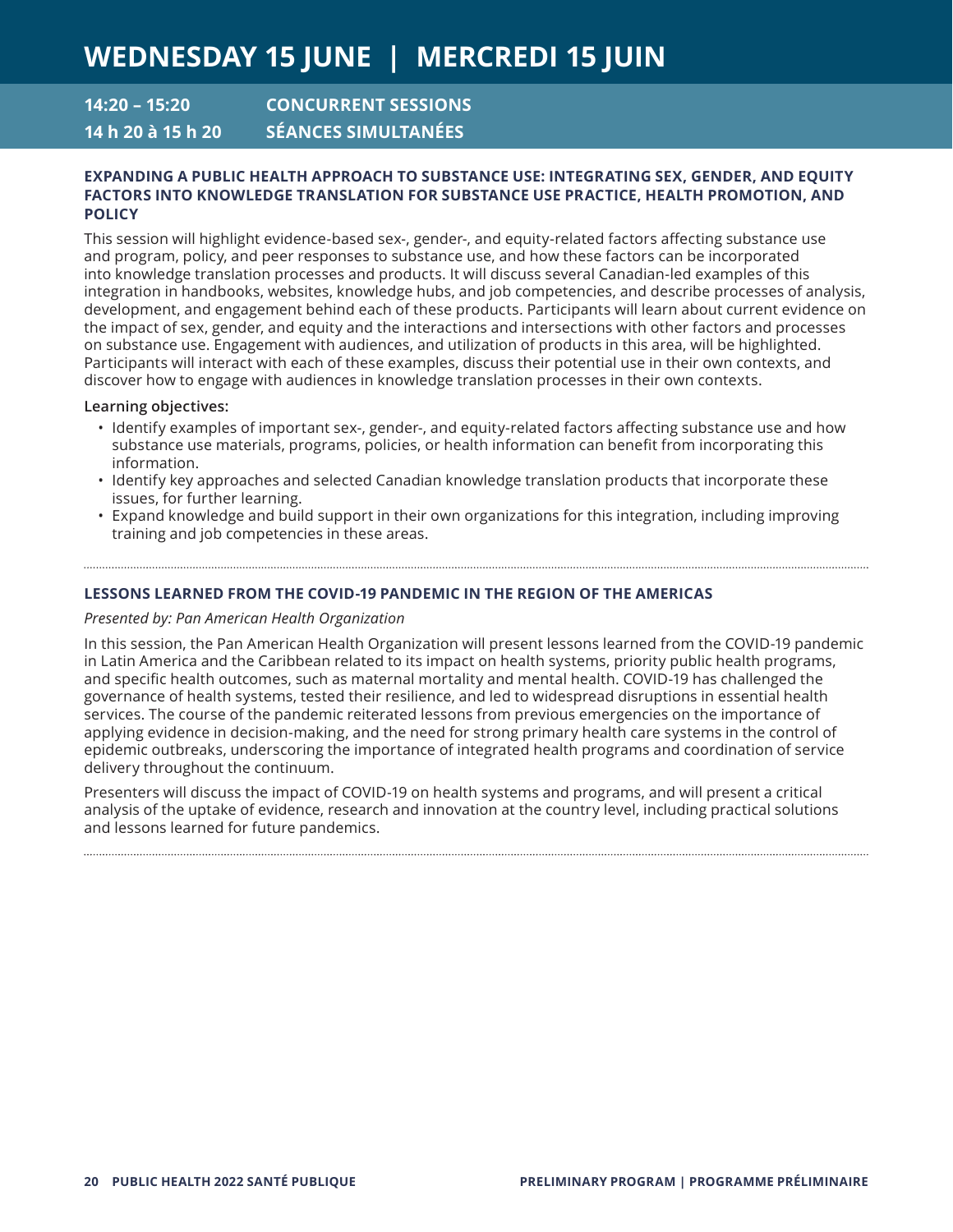**14:20 – 15:20 CONCURRENT SESSIONS 14 h 20 à 15 h 20 SÉANCES SIMULTANÉES**

#### **MÉTIS NATION SASKATCHEWAN COVID RECOVERY PLAN**

*Presented by: Métis National Council and Métis Nation Saskatchewan*

Our communities were affected by the pandemic, and many citizens find themselves in a difficult situation. The impact continues even after the pandemic. To address the needs of our citizens and to help them recover from the pandemic, MN-S has developed and implemented the following support programs:

- Medical travel assistance program (including cancer, dialysis, and general medical travel)
- Medical accommodation program
- Healthy food program during medical appointments
- Mental health and addiction help line
- Health promotion and prevention
- Partnership with healthcare providers

#### **Learning objectives:**

- Describe how Métis communities are affected by the pandemic.
- Explore some of the support programs available to help Métis communities.
- Identify key elements for the implementation for the MS-S.

#### **PUBLIC HEALTH TRANSFORMATION IN CANADA: THE INEVITABLE NEED FOR A GLOBAL HEALTH APPROACH**

The COVID-19 pandemic has revealed the cracks in our health, social, and economic systems and further exacerbated inequities. As countries, including Canada, seek to build back more equitable and resilient public health systems, an explicit global health approach is also needed – informed by lessons learned from this and past pandemics, and other intersecting crises, including persistent racial and gender inequities and climate change. Canada's Chief Public Health Officer's annual report in 2021 outlined a vision and key elements for transforming the country's public health system to ensure that the necessary conditions are in place for Canada to effectively respond to current and future pressing public health challenges. How might a global health approach enhance these plans? This symposium will provide a forum to discuss the value-add of a global health approach to planned public health system transformation, and how the public health sector can best shape these efforts.

- Describe plans for public health system transformation in Canada in the context of pressing global issues.
- Identify opportunities for integrating a global health perspective as part of public health system transformation efforts.
- Discuss challenges and opportunities for Canada to develop and implement a global health strategy.

| 15:20 – 15:30     | <b>STRETCH BREAK</b>   |
|-------------------|------------------------|
| 15 h 20 à 15 h 30 | <b>PAUSE-ÉTIREMENT</b> |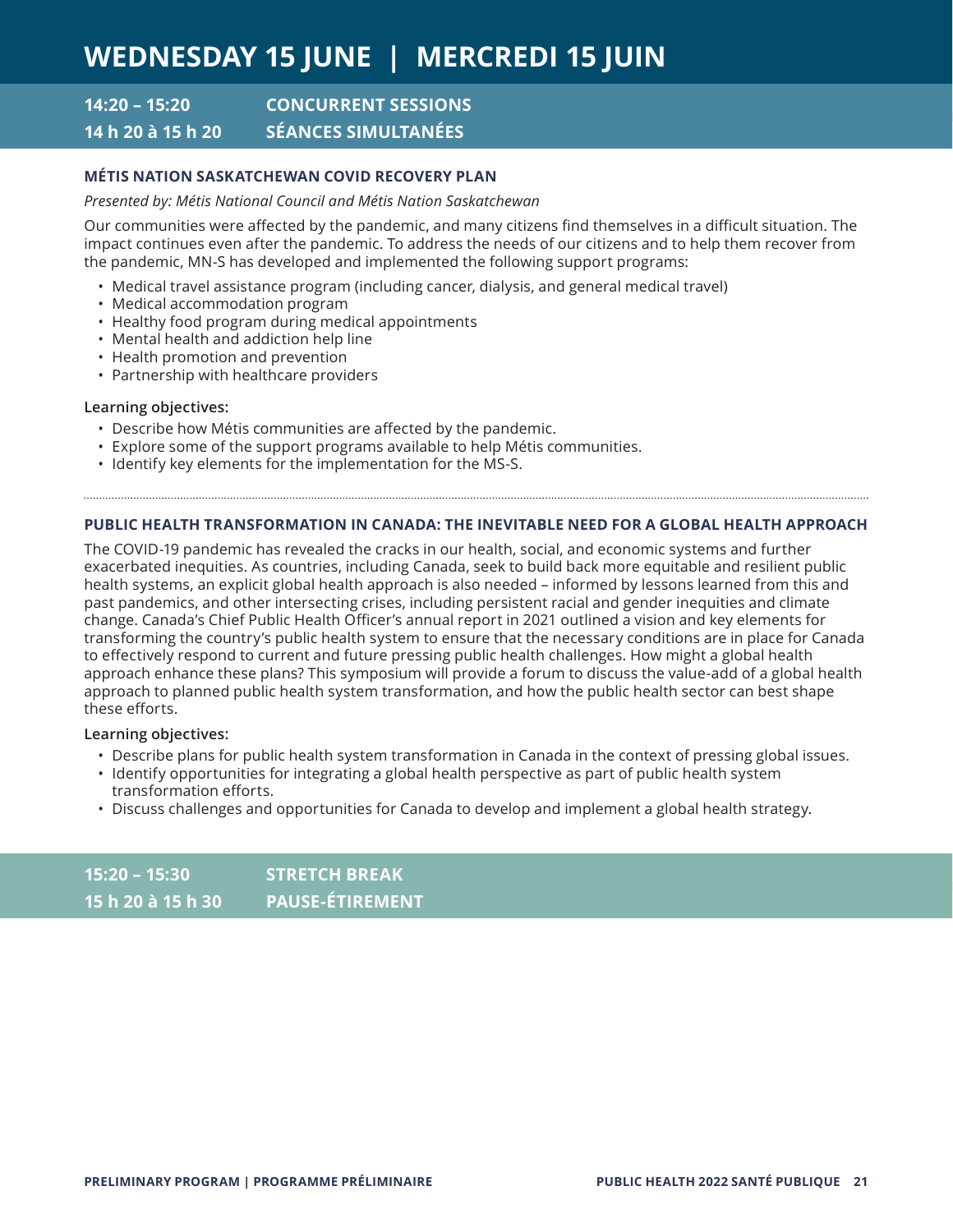**15:30 – 16:30 PLENARY IV 15 h 30 à 16 h 30 PLÉNIÈRE IV**

#### **GOVERNANCE OPTIONS TO STRENGTHEN PUBLIC HEALTH SYSTEMS**

Health has become one of the most densely populated areas of governance globally, with a wide array of institutions seeking to contribute to the development or attainment of population health. The COVID-19 pandemic has challenged the governance of health, social, and economic systems, and further exposed pre-existing social, racial, and health inequities. To build more resilient and equitable public health systems, governance approaches in Canada need to be strengthened at multiple levels, both within public health systems and across other sectors, by actively engaging communities to redress systemic inequities.

This session will feature a panel discussion of a potential framework for governance of public health in Canada, with a particular emphasis on legislative reform, research, and policy development and priority setting.

**Recommended reading:** Participants attending this session are strongly encouraged to read [Governing](https://nccph.ca/projects/reports-to-accompany-the-chief-public-health-officer-of-canadas-report-2021/governing-for-the-publics-health-governance-options-for-a-strengthened)  [for the Public's Health: Governance Options for a](https://nccph.ca/projects/reports-to-accompany-the-chief-public-health-officer-of-canadas-report-2021/governing-for-the-publics-health-governance-options-for-a-strengthened)  [Strengthened and Renewed Public Health System](https://nccph.ca/projects/reports-to-accompany-the-chief-public-health-officer-of-canadas-report-2021/governing-for-the-publics-health-governance-options-for-a-strengthened)  [in Canada](https://nccph.ca/projects/reports-to-accompany-the-chief-public-health-officer-of-canadas-report-2021/governing-for-the-publics-health-governance-options-for-a-strengthened) in advance to benefit the most from the discussion.

#### **DES OPTIONS DE GOUVERNANCE POUR RENFORCER LES SYSTÈMES DE SANTÉ PUBLIQUE**

La santé est devenue l'un des secteurs de gouvernance les plus densément peuplés au monde, comprenant un large éventail d'institutions qui s'emploient à la promotion ou à l'atteinte de la santé des populations. La pandémie de COVID-19 a mis à l'épreuve la gouvernance des systèmes de santé, sociaux et économiques, et a exposé davantage les inégalités sociales, raciales et sanitaires préexistantes. Pour bâtir des systèmes de santé publique plus résilients et équitables, les approches de gouvernance au Canada doivent être renforcées à des paliers multiples, tant au sein des systèmes de santé publique que dans d'autres secteurs, en mobilisant activement les communautés pour corriger les inégalités systémiques.

Cette séance comportera un débat de spécialistes sur un éventuel cadre de gouvernance de la santé publique au Canada en insistant particulièrement sur la réforme législative, la recherche, l'élaboration de politiques et l'établissement de priorités.

**Lecture recommandée :** Les participants de la séance sont vivement encouragés à lire au préalable le rapport [Gouverner pour la santé du public : options](https://ccnsp.ca/projects/reports-to-accompany-the-chief-public-health-officer-of-canadas-report-2021/governing-for-the-publics-health-governance-options-for-a-strengthened/)  de gouvernance pour un système de santé publique [renforcé et renouvelé au Canada](https://ccnsp.ca/projects/reports-to-accompany-the-chief-public-health-officer-of-canadas-report-2021/governing-for-the-publics-health-governance-options-for-a-strengthened/) pour tirer le meilleur parti de la discussion.

#### **Speakers I Orateurs**

- Patrick Fafard, Professor, Public and International Affairs, Faculty of Social Sciences, University of Ottawa
- Ak'ingabe Guyon, Adjunct Professor, Faculty of Medicine and Health Sciences, McGill University

#### **Moderator I Modératrice**

• Erica di Ruggiero, Director, Centre for Global Health, Dalla Lana School of Public Health, University of Toronto

# **[GROUP REGISTRATION](mailto:conference%40cpha.ca?subject=Public%20Health%202022%20--%20Group%20Registration) \$200/person**

Organizations can save up to \$100 per person when registering four or more employees for Public Health 2022.

Contact [conference@cpha.ca](mailto:conference@cpha.ca) to start the process.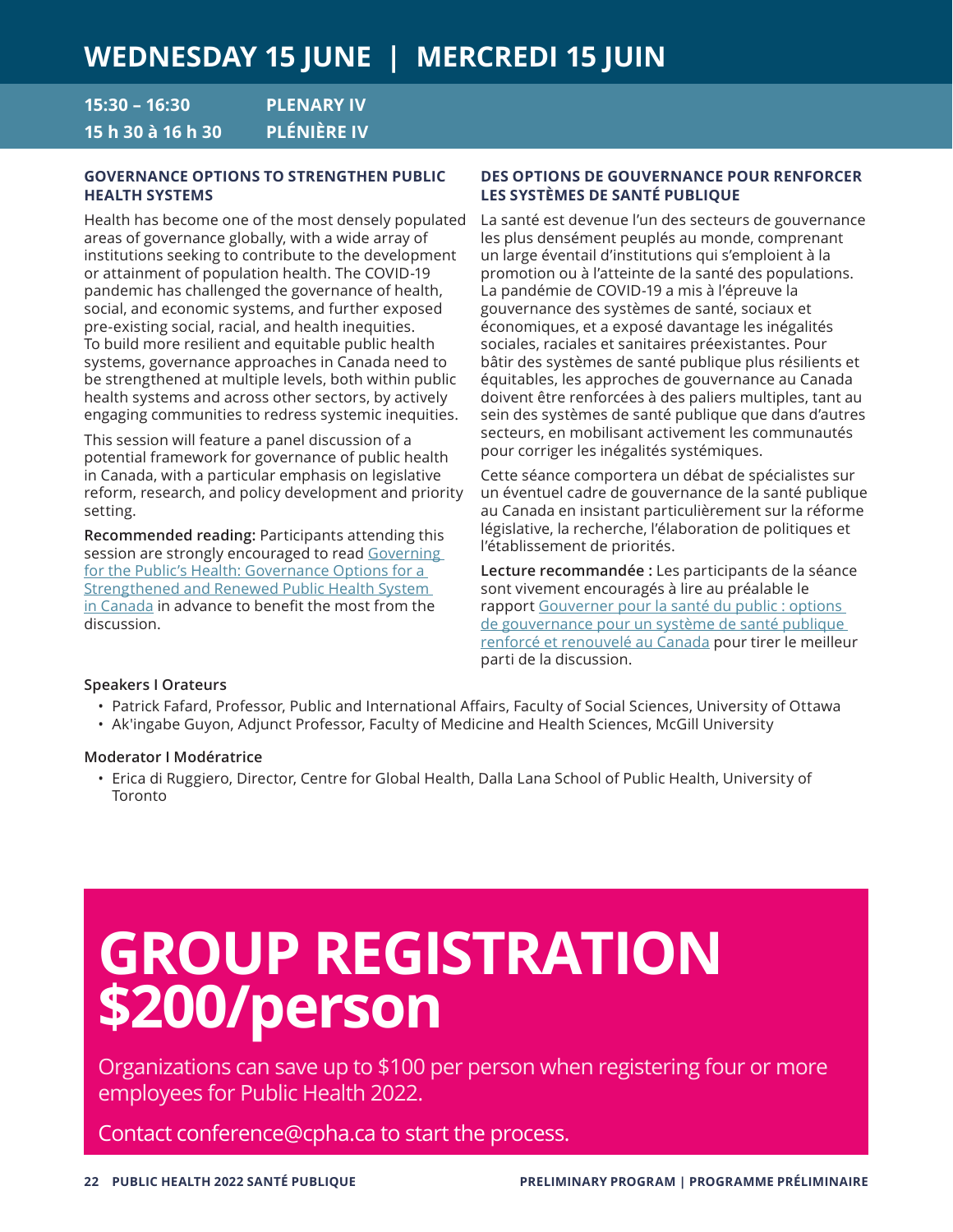## **PROGRAM OVERVIEW | RÉSUMÉ DU PROGRAMME**

- Subject to change | Sous réserve de modifications
- All times are Eastern Daylight Time | Toutes les heures sont exprimées en heure avancée de l'Est

| 11:00-12:05 | PLENARY V   PLÉNIÈRE V<br><b>HEALTH OF CANADIANS IN A CHANGING CLIMATE</b><br>LA SANTÉ DES CANADIENS ET DES CANADIENNES DANS UN CLIMAT EN CHANGEMENT                                                                                          |
|-------------|-----------------------------------------------------------------------------------------------------------------------------------------------------------------------------------------------------------------------------------------------|
| 12:05-12:15 | STRETCH BREAK   PAUSE-ÉTIREMENTS                                                                                                                                                                                                              |
| 12:15-13:15 | CONCURRENT SESSIONS   SÉANCES SIMULTANÉES                                                                                                                                                                                                     |
|             | Conceptualizing digital public health in Canada: What are the implications for practice?                                                                                                                                                      |
|             | Introduction to Party n Play/Chemsex: Providing culturally and clinically competent care to GBMSM communities                                                                                                                                 |
|             | Supporting the deployment of Health in All Policies in Canada: Implementation prospects, training review,<br>creation of a pan-Canadian network                                                                                               |
|             | Visioning lessons learned into First Nations public health transformation                                                                                                                                                                     |
|             | Responding to the next public health threat: Antimicrobial resistance                                                                                                                                                                         |
| 13:15-13:25 | STRETCH BREAK   PAUSE-ÉTIREMENTS                                                                                                                                                                                                              |
| 13:25-14:10 | BRIEF ORAL ABSTRACT PRESENTATIONS   BRÈVES PRÉSENTATIONS ORALES                                                                                                                                                                               |
| 14:10-14:20 | STRETCH BREAK   PAUSE-ÉTIREMENTS                                                                                                                                                                                                              |
| 14:20-15:20 | CONCURRENT SESSIONS   SÉANCES SIMULTANÉES                                                                                                                                                                                                     |
|             | Alcohol, cancer, and COVID-19: How the pandemic weakened Canadian alcohol policies and what can be done<br>about it                                                                                                                           |
|             | Disconnect in a hyperconnected world: Strategies and partnerships for digital equity                                                                                                                                                          |
|             | Mental Health Surveillance during the COVID-19 Pandemic                                                                                                                                                                                       |
|             | Supporting intersectoral collaboration to promote health equity in immigrants and refugees: Findings from a pan-<br>Canadian needs assessment                                                                                                 |
| 15:20-15:30 | STRETCH BREAK   PAUSE-ÉTIREMENTS                                                                                                                                                                                                              |
| 15:30-16:30 | PLENARY VI   PLÉNIÈRE VI<br>BENITA COHEN MEMORIAL LECTURE: HEALTH, EQUITY, SOCIAL JUSTICE, AND PUBLIC HEALTH PRACTICE<br>CONFÉRENCE À LA MÉMOIRE DE BENITA COHEN : LA SANTÉ, L'ÉQUITÉ, LA JUSTICE SOCIALE<br>ET LA PRATIQUE EN SANTÉ PUBLIQUE |

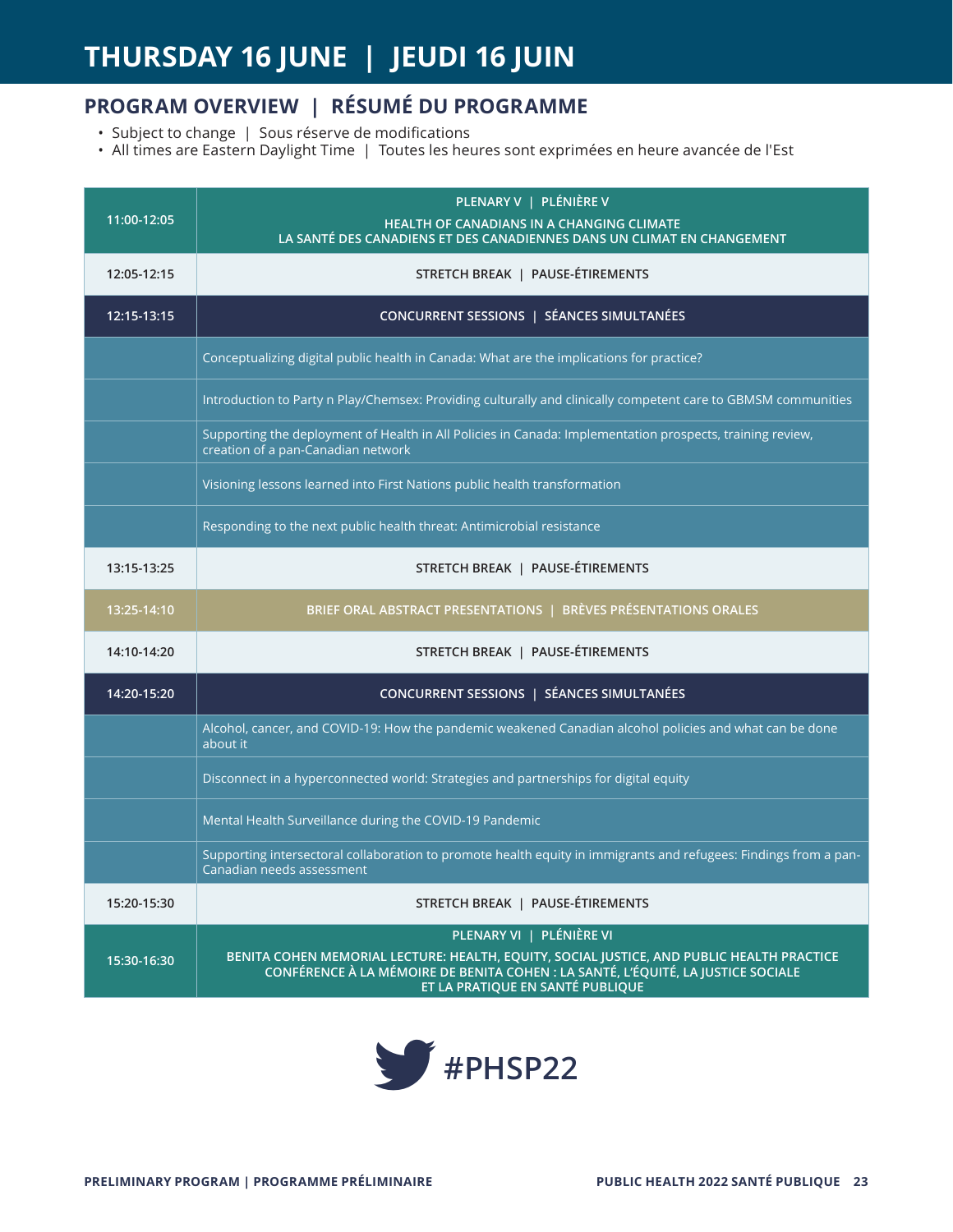**11:00 – 12:05 PLENARY V 11 h à 12 h 05 PLÉNIÈRE V**

#### **HEALTH OF CANADIANS IN A CHANGING CLIMATE**

Climate change is already affecting the health of Canadians and, if we do not take concerted action, will continue to result in injury, illness, and death. Many of these health impacts can be prevented if Canada rapidly and substantially scales up efforts now to adapt to growing threats to health. With increased awareness of the issue and collaboration among partners, health decision makers and communities should seize this window of opportunity to adopt strong adaptation measures and make health systems and facilities environmentally sustainable and resilient to climate. This session will feature a solutions-oriented discussion of promising practices that address issues such as health equity and mental health.

**Required reading:** Participants attending this session are strongly encouraged to read [Health of Canadians](https://changingclimate.ca/health-in-a-changing-climate/)  [in a Changing Climate](https://changingclimate.ca/health-in-a-changing-climate/) in advance to benefit the most from the discussion.

#### **LA SANTÉ DES CANADIENS ET DES CANADIENNES DANS UN CLIMAT EN CHANGEMENT**

Les changements climatiques ont déjà une incidence sur la santé des Canadiens et des Canadiennes et, si nous ne prenons pas de mesures concertées, ils continueront d'entraîner des blessures, des maladies et des décès. Bon nombre de ces effets sur la santé peuvent être évités si le Canada intensifie rapidement et considérablement ses efforts pour s'adapter aux menaces croissantes pour la santé. Si l'on fait mieux connaître la question et que l'on améliore la collaboration entre les partenaires, les décideurs et les milieux de la santé devraient profiter de cette conjoncture favorable pour adopter des mesures d'adaptation solides et rendre les systèmes et les installations de santé durables sur le plan environnemental et capables de s'adapter au climat. Cette séance comportera une discussion – orientée sur les solutions – de pratiques prometteuses qui abordent des questions comme l'équité en santé et la santé mentale.

**Lecture obligatoire :** Les participants de la séance sont vivement encouragés à lire au préalable le rapport La santé des Canadiens et des Canadiennes dans un [climat](https://changingclimate.ca/health-in-a-changing-climate/fr/) en changement pour tirer le meilleur parti de la discussion.

#### **Speakers I Oratrices**

- Louise Aubin, Director, Health Protection, Regional Municipality of Peel
- Mary Cameron, Director, Health Protection Branch, Population and Public Health Division, BC Ministry of Health
- Katie Hayes, Policy Analyst, Climate Change and Innovation Bureau, Health Canada
- Rebekka Schnitter, Policy Analyst, Climate Change and Innovation Bureau, Health Canada

#### **MODERATOR I MODÉRATEUR**

• Peter Berry, Senior Policy Analyst and Science Advisor to the Director, Climate Change and Innovation Bureau, Safe Environments Program, Health Canada

| $12:05 - 12:15$   | <b>STRETCH BREAK</b>    |
|-------------------|-------------------------|
| 12 h 05 à 12 h 15 | <b>PAUSE-ETIREMENTS</b> |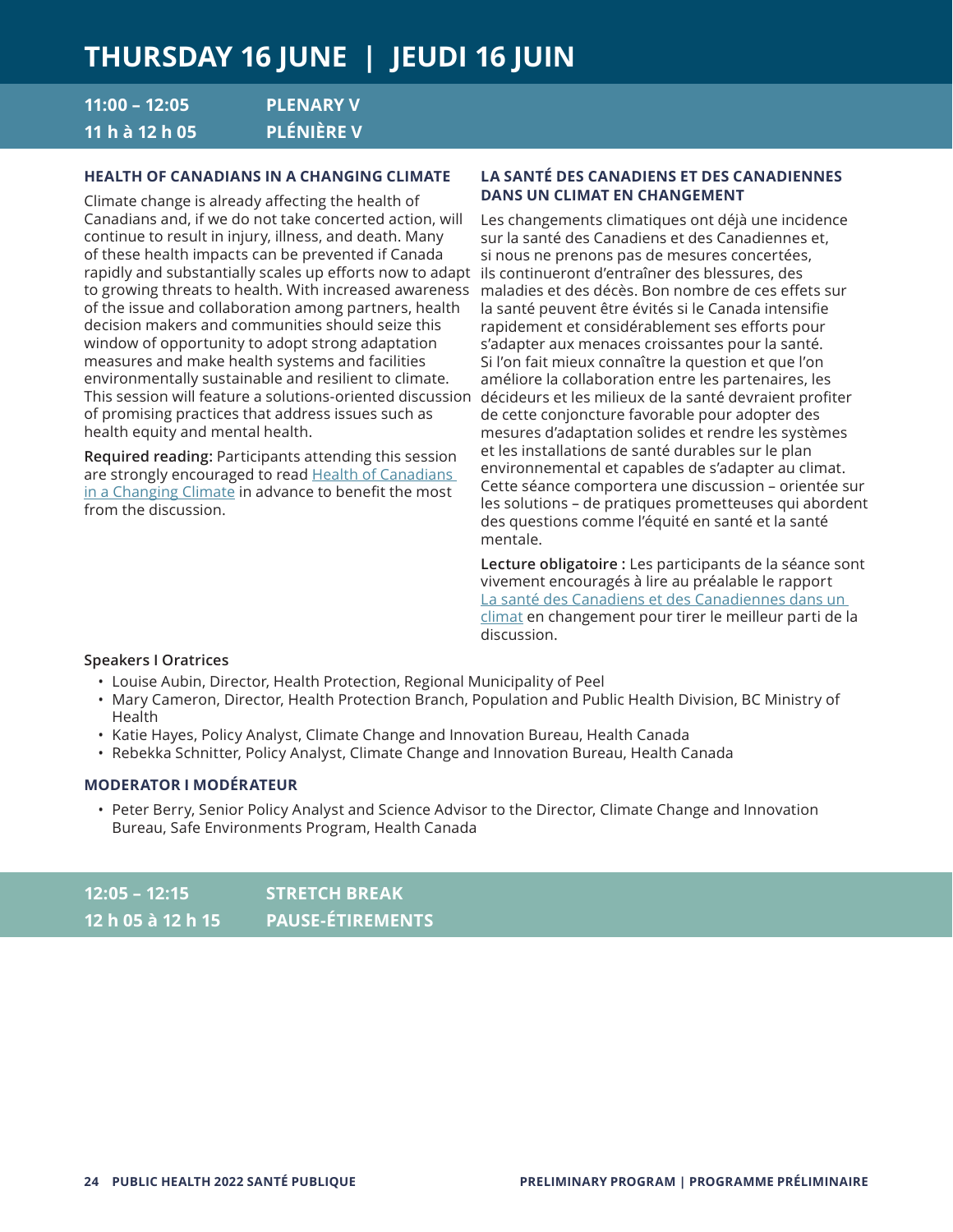**12:15 – 13:15 CONCURRENT SESSIONS 12 h 15 à 13 h 15 SÉANCES SIMULTANÉES**

#### **CONCEPTUALIZING DIGITAL PUBLIC HEALTH IN CANADA: WHAT ARE THE IMPLICATIONS FOR PRACTICE?**

Our goal is to enhance participants' recognition of the role of digital public health (DPH) and the growing need to think carefully about its role in public health practice. The session will consist of three presentations that (a) share findings of a scoping review which describes a conceptual framework for DPH in Canada, building on the European Public Health Association's (EUPHA) conceptual framework for digitalization of public health and the CPHA's conceptual framework for public health; (b) review the EUPHA's perspectives, progress and challenges in conceptualizing and implementing DPH in Europe; and (c) explore the implications of DPH for public health practice in Canada. The session will conclude with a discussion of the practical implications of this framework for public health practitioners and institutions regarding advocacy, capacity building, and resource investment priorities. The session will be interspersed with interactive statements to capture the "pulse" of the session and enhance engagement.

#### **Learning objectives:**

- Recognize the role of digital public health and the growing need to think carefully about its role in public health practice.
- Describe the concept of digital public health and identify its application in participants' practice.
- Recognize opportunities and challenges of digital public health through the experiences of other public health practitioners.

#### **INTRODUCTION TO PARTY N PLAY/CHEMSEX: PROVIDING CULTURALLY AND CLINICALLY COMPETENT CARE TO GBMSM COMMUNITIES**

Party n Play (PnP), also known as Chemsex, is the sexualized use of recreational substances by gay, bisexual, and men who have sex with men (GBMSM). PnP involves using several substances that prolong and enhance the experience of sex. Commonly used substances in PnP scenes are crystal meth, GHB, and to a lesser extent, alcohol, cocaine, MDMA, ketamine, poppers, and Viagra. Health inequities persist for GBMSM who experience intersecting forms of oppression, stigma, and discrimination. Participants will explore what distinguishes PnP from substance use, and learn of cultural safety, cultural humility, and clinically competent care for cis and trans-GBMSM who PnP.

#### **Learning objectives:**

- Describe PnP and populations that are disproportionately impacted.
- Demonstrate knowledge of the biopsychosocial context of PnP in the GBMSM community.
- Identify a harm reduction approach to substance use in the context of sex.
- Develop competencies in cultural humility, cultural safety, and clinical care.

#### **SUPPORTING THE DEPLOYMENT OF HEALTH IN ALL POLICIES IN CANADA: IMPLEMENTATION PROSPECTS, TRAINING REVIEW, AND CREATION OF A PAN-CANADIAN NETWORK**

The symposium will provide a theoretical and empirical context for the implementation of the Health in All Policies (HiAP) approach in Canada. Based on data collected from various research projects, scientific advisors from the National Collaborating Centre for Healthy Public Policy (NCCHPP) will present their findings on the foundations of this approach, expert proposals on the needs and configuration of a future pan-Canadian HiAP network, and an analysis of existing training. These elements will provide an overview of the challenges and potential of implementing the HiAP approach in the Canadian context, including Indigenous contexts. A discussion will conclude the symposium, and will address questions raised by the participants and stimulate a collective reflection on the perspectives of research and implementation of HiAP in Canada.

- Identify the opportunities and challenges of the HiAP approach in Canadian contexts, taking into account Indigenous realities.
- Examine and evaluate the challenges and parameters necessary for the development of a Canadian HiAP network.
- Summarize the strengths and weaknesses of available training in HiAP, and consider possible options for adapting this provision to Canadian contexts.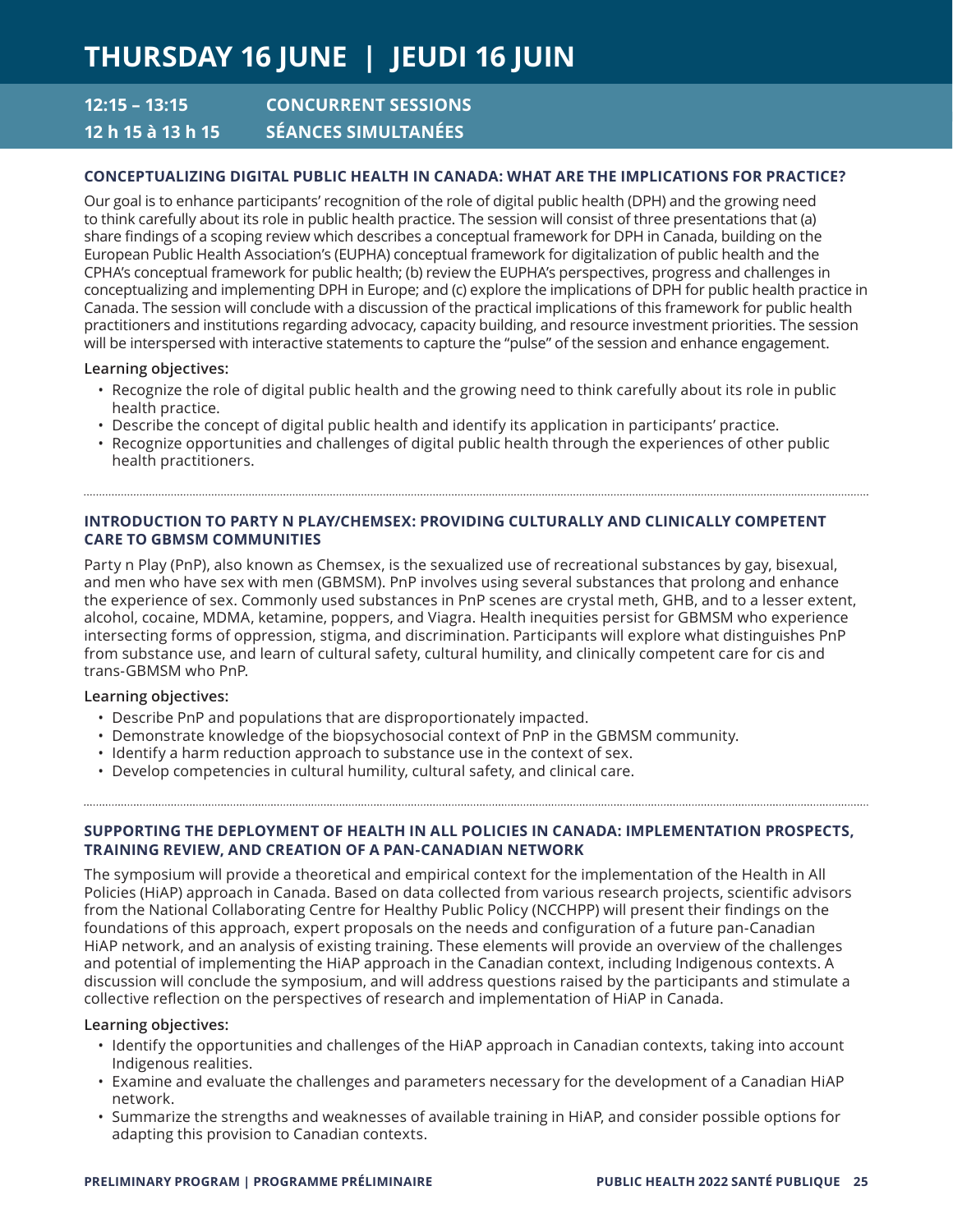## **12:15 – 13:15 CONCURRENT SESSIONS 12 h 15 à 13 h 15 SÉANCES SIMULTANÉES**

#### **VISIONING LESSONS LEARNED INTO FIRST NATIONS PUBLIC HEALTH TRANSFORMATION**

#### *Presented by: Assembly of First Nations*

The COVID-19 pandemic has verified the scope of health and social inequities and offers an opportunity to address long-standing disparities; in Canada, the cumulative burden of inequities is carried by First Nations. With a vision for improved health outcomes, First Nations are leading initiatives that reinforce health and social equity.

This session will explore First Nations' unique and dynamic public health interventions that serve as foundations to implement durable strategies that address local and regional inconsistencies. First Nations' responses function within multiple persistent factors such as restrictive funding envelopes, scarcity of medical/clinical professionals, and the generations-long housing and infrastructure crisis in many communities. This session will recognize the lessons learned, adaptation and innovation during the COVID-19 pandemic, and will identify strengths-based approaches for First Nations public health transformation.

#### **Learning objectives:**

- Describe strategies to address the burden of inequities carried by First Nations communities.
- Explore First Nations' public health interventions that were implemented to address inconsistencies at the local and regional levels.
- Identify strengths-based approaches for First Nations public health transformation.

| 13:15 – 13:25     | <b>STRETCH BREAK</b>    |
|-------------------|-------------------------|
| 13 h 15 à 13 h 25 | <b>PAUSE-ETIREMENTS</b> |

## **13:25 – 14:10 BRIEF ORAL ABSTRACT PRESENTATIONS 13 h 25 à 14 h 10 BRÈVES PRÉSENTATIONS ORALES**

During this highly interactive live abstract presentation session, participants connect with speakers to view presentations, ask questions, and exchange ideas.

There are three unique presentation blocks between 13:25 – 14:10, and for each, speakers give a brief presentation (10 minutes maximum) followed by a 3-minute discussion period with participants. Presentations will end after 13 minutes and participants can attend a new abstract presentation.

Multiple participants can join an abstract presentation at the same time. Unless turned off by participants, microphones are enabled. The abstract presentations will not be recorded.

#### **Presentation Blocks**

- 1. 13:25 13:38
- 2. 13:40 13:53
- 3. 13:55 14:08

#### **Presentations**

- A foot in the door: History of early implementation of BC's Risk Mitigation Guidance (RMG) and the potential impacts for future safe supply models — *Daniel Gudino*
- Alberta family caregivers' needs for the future: Lessons for Canadian public health *Tanya L'Heureux*
- Catalyzing new partnerships toward implementing COVID-19 Rapid Antigen Testing: Canadian Red Cross and the Ministry of Natural Resources and Forestry – *Neyra Adel*
- Childbirth and postpartum experiences during COVID-19: Mental health implications for new parents in Canada — *Marie Tarrant*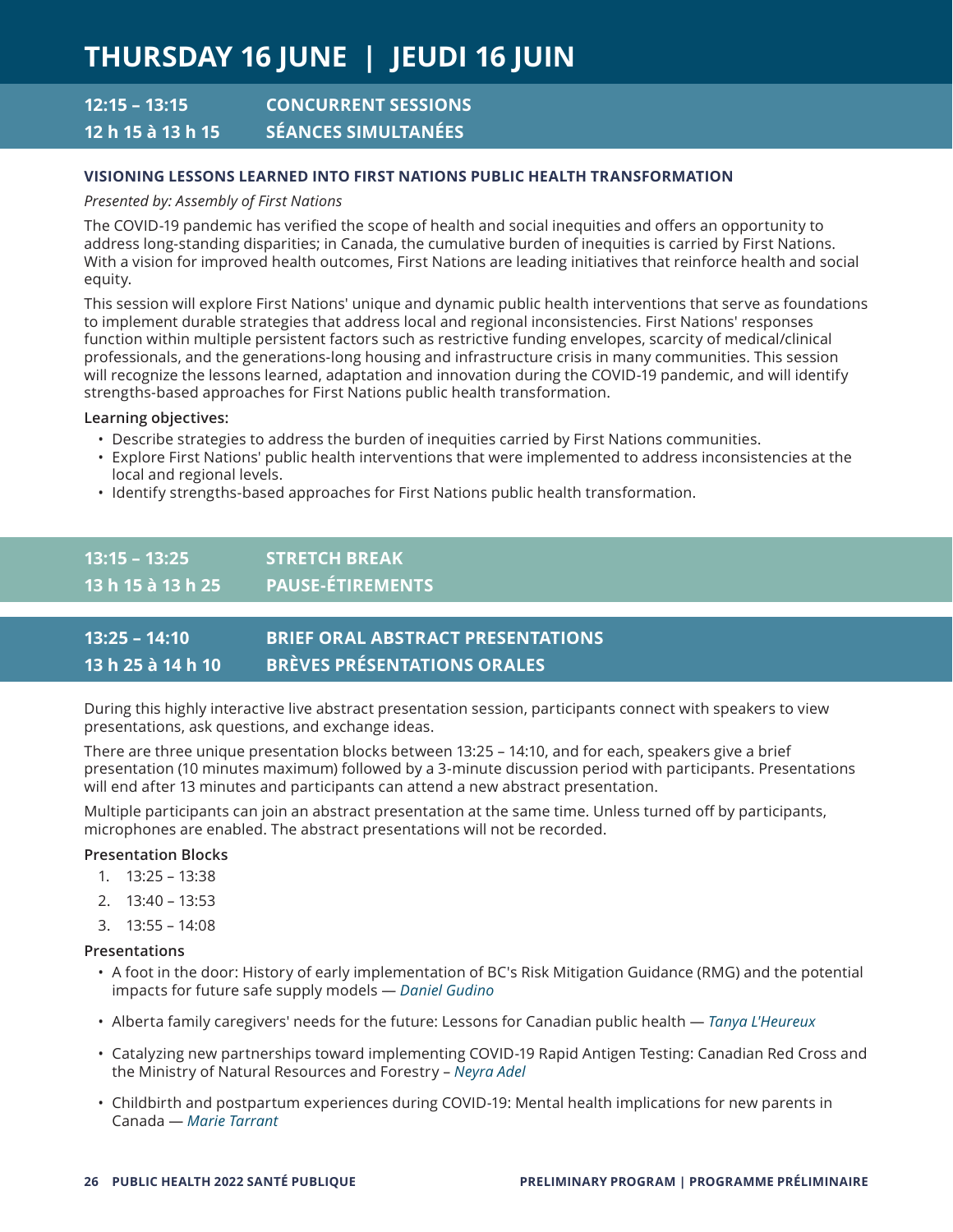## **13:25 – 14:10 BRIEF ORAL ABSTRACT PRESENTATIONS 13 h 25 à 14 h 10 BRÈVES PRÉSENTATIONS ORALES**

- Climate change is impacting mental health in North America: A systematic scoping review of the hazards, exposures, vulnerabilities, risks, and responses — *Breanne Aylward*
- Corrections as a site for public health renewal *Susan Taylor*
- COVID-19 Sikh Gurdwara Initiative: A culturally effective public health intervention *Sukhmeet Sachal*
- COVID-19 vaccination intention and vaccine hesitancy among citizens of Métis Nation of Ontario *Noel Tsui*
- Developing a national operational guidance document for the implementation of supervised consumption services in Canada — *Kelsey Speed*
- Discrimination during the COVID-19 pandemic: Assessing the experiences of Chinese Canadian immigrants through a gender lens — *Stephanie Sheng*
- Embracing multi-ethnicity, diversity, and equity: Canadian Red Cross partnership approach to optimize COVID-19 vaccine coverage — *Dharmistha Kaul*
- Enacting care by being experts and managing relationships: A discourse analysis of media briefings by MOHs during the COVID-19 pandemic — *Sudit Ranade*
- Equity in action: Interventions to improve health equity in pandemic planning, response, and recovery *Kristia Maatta*
- Examining transformations within Indigenous primary health care policy in Alberta: A provincial analysis of policy reform — *Danika Goveas*
- Exploring the impact of newcomers' cultural conceptualizations of mental wellness on mental health service utilization — *Brittany Davy*
- Exploring the implementation of a capability-based planning approach within public health emergency management — *Liam Totten*
- Food insecurity and adolescent eating patterns and well-being *Allison H. MacNeil*
- How to promote financial well-being and reduce financial strain: A guidebook of strategies and indicators for action at the population level — *Ana Paula Belon*
- Lessons learned from an elder-led cultural pilot program for mothers in a remote northern community in Alberta, Canada — *Kayla Fitzpatrick*
- Loneliness and cannabis use during the COVID-19 pandemic in Canada *Ben Yeoh*
- Playful mindfulness program for families experiencing stress: FunConnectFam Training for early childhood educators in New Brunswick — *Jalila Jbilou*
- Psychological well-being among doctoral students during the COVID-19 pandemic *Samira Feizi*
- Public health and clinical interventions to improve health outcomes of people who use inhalants: A systematic review — *Alisha Atri*
- Rates of opioid mortality, hospitalization, and emergency visits amongst areas with marginalization ratings in Ontario: 2000-2017 longitudinal analyses — *Noor-Ul-Huda Shah*
- Recreational screen time prior to and during the COVID-19 pandemic across sociodemographic groups *Stephanie Toigo*
- Sleeping soundly: Strengthening school-based sleep promotion through diverse perspectives *Pamela Mellon*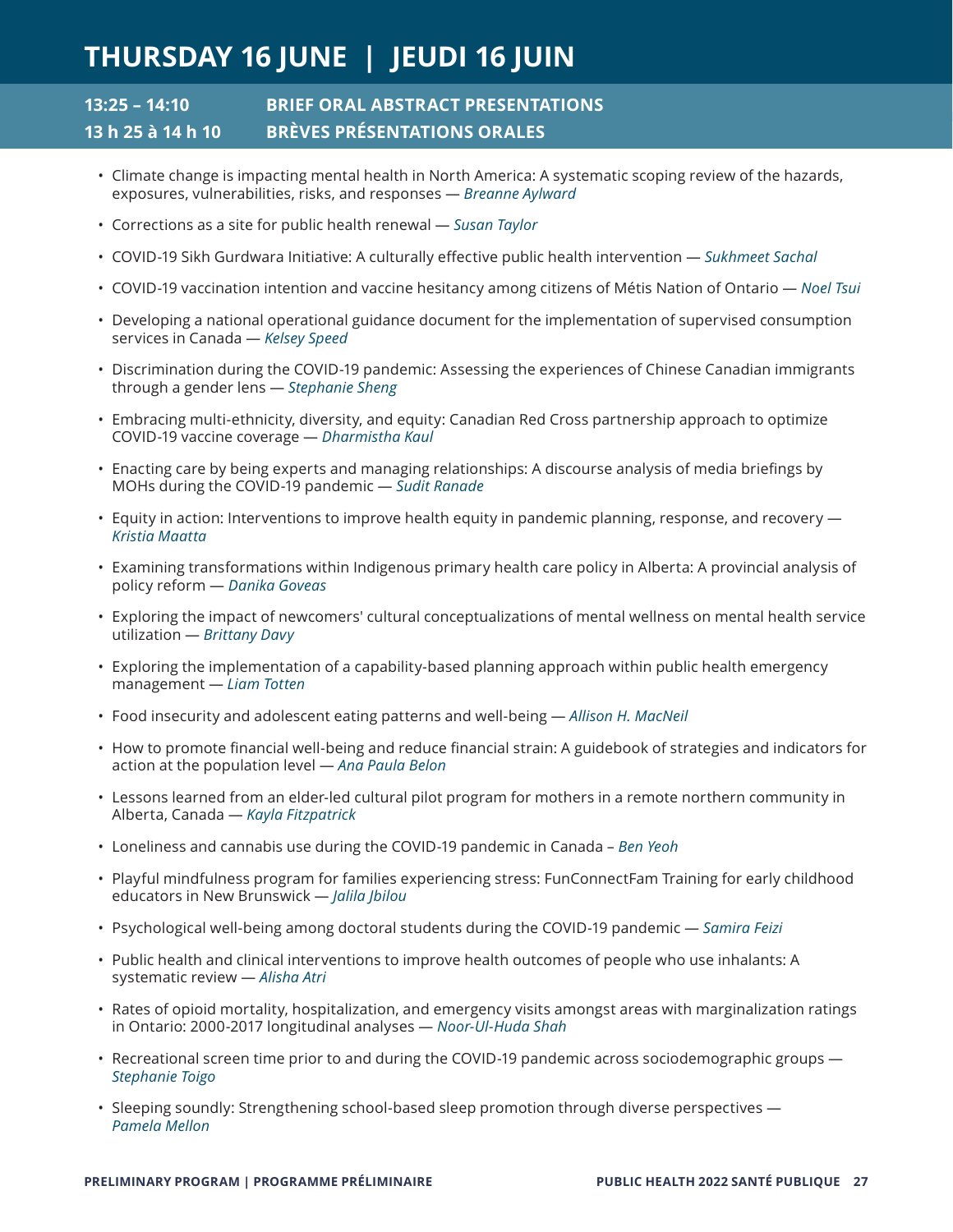## **13:25 – 14:10 BRIEF ORAL ABSTRACT PRESENTATIONS 13 h 25 à 14 h 10 BRÈVES PRÉSENTATIONS ORALES**

- Social class and the risk of dementia: A systematic review and meta-analysis of the prospective longitudinal studies — *Yuliya Bodryzlova*
- Social media crisis communication guidebook for public health *Melissa Mackay*
- spatialEpisim: A R Shiny app for tracking COVID-19 in low- and middle-income (LMIC) countries *Crystal Wai*
- Supporting healthy aging with intelligent environment A smart-home-based data ecosystem *Kang Wang*
- Temporal trends and determinants of COVID-19 vaccination during pregnancy in Ontario *Gillian D. Alton*
- The White Owl Food Share Program: An evaluation of an urban Indigenous food initiative in Southwestern Ontario — *Laura Peach*
- Walking together: How four guiding principles underpinned meaningful collaboration between local public health and Indigenous partners during COVID-19 — *Liliana Bressan*
- Youth-related strategies to vaccination: A public health perspective *Anik Dubé*

| 14:10 – 14:20     | <b>STRETCH BREAK</b>       |
|-------------------|----------------------------|
| 14 h 10 à 14 h 20 | <b>PAUSE-ÉTIREMENTS</b>    |
| $14:20 - 15:20$   | <b>CONCURRENT SESSIONS</b> |
| 14 h 20 à 15 h 20 | <b>SÉANCES SIMULTANÉES</b> |

#### **ALCOHOL, CANCER, AND COVID-19: HOW THE PANDEMIC WEAKENED CANADIAN ALCOHOL POLICIES AND WHAT CAN BE DONE ABOUT IT**

This session will re-energize public health dialogue on alcohol and cancer, as well as evidence-informed policy actions in Canada, as jurisdictions emerge from COVID-19 restrictions. Participants will increase their knowledge of the latest research and policy guidance on alcohol and cancer and the impact of the COVID-19 pandemic; apply this knowledge to develop evidence-informed public health approaches to reduce consumption, cancer risk, and associated effects; and investigate available evidence-informed actions that can be pursued.

With presentations from an oncologist who treats patients with cancer and from researchers working to evaluate and influence implementation of effective policies to minimize alcohol-related harms, this session will present the latest data linking alcohol to cancer, identify available evidence-informed policy actions, and share the current state of alcohol policy in Canada, including the impact of COVID-19.

- Examine recent developments in research and policy related to alcohol consumption and cancer prevention in Canada, as well as impacts of the COVID-19 pandemic.
- Identify what policy shifts are needed to minimize alcohol-related harms, including cancers, across Canada.
- Apply public health policy approaches to reduce alcohol consumption, cancer risk and associated effects.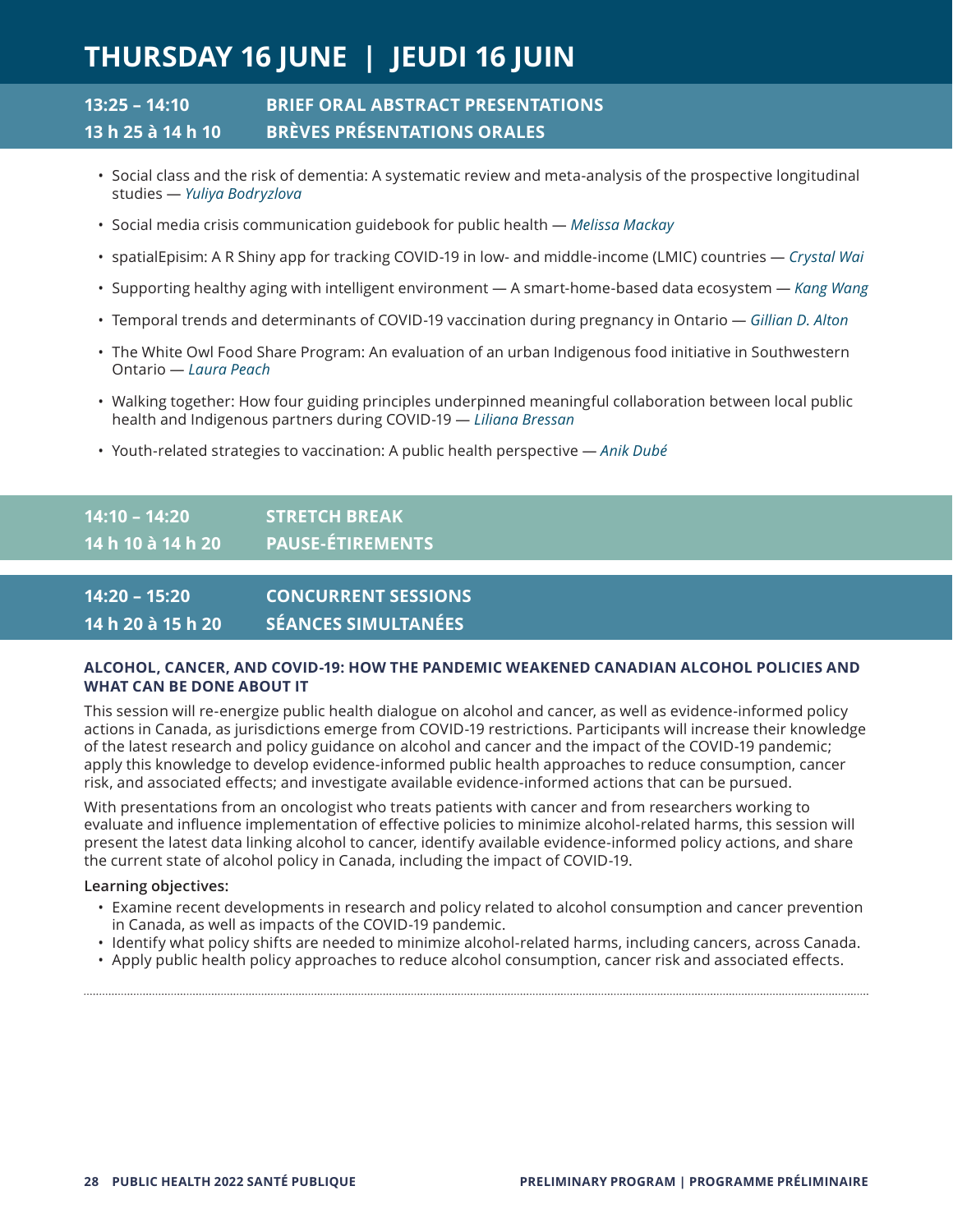**14:20 – 15:20 CONCURRENT SESSIONS 14 h 20 à 15 h 20 SÉANCES SIMULTANÉES**

#### **DISCONNECT IN A HYPERCONNECTED WORLD: STRATEGIES AND PARTNERSHIPS FOR DIGITAL EQUITY**

Everyone deserves an equal opportunity to benefit from digital health technologies. However, intersecting personal, contextual, and technological factors determine their uptake and use, preventing some from having an equal opportunity to benefit. A rapid and finite situational assessment explored considerations for equityinformed approaches to digital mental health and addictions services around core dimensions of digital equity. Communities living with inequities due to socioeconomic status and structural exclusion (e.g,, racism) are less able to use and benefit from digital mental health and addictions services. Eliminating historical, institutional, and structural barriers to digital health technology must be a policy priority for health systems. Decision makers must recognize how digital equity intersects with social determinants of health and embed principles of equity into policy and planning for digital mental health and addictions programs and services, to ensure the dramatic increase in digital services does not further entrench the digital divide.

#### **Learning objectives:**

- Describe how access, affordability, digital literacy, relevance, and safety/security intersect with social and structural determinants of health equity.
- Identify key community and professional partnerships to develop interventions for digital equity in health service policy.
- Apply strategies to address barriers and identify opportunities to achieve digital equity in public health.

### **MENTAL HEALTH SURVEILLANCE DURING THE COVID-19 PANDEMIC**

The COVID-19 pandemic and the public health measures implemented to reduce the spread of SARS-CoV-2 have impacted the mental health of many Canadians. The Public Health Agency of Canada (PHAC) added to existing mental health surveillance programs to respond to information needs during the pandemic. This session will include descriptions of surveillance programs and products related to the mental health of Canadians during the COVID-19 pandemic. Presenters will discuss PHAC's mental health surveillance programs and highlight recent national survey data on positive mental health, mental illness, and suicidal ideation in the context of the pandemic. Challenges and successes of mental health surveillance initiatives will be discussed, along with new products for dissemination of key mental-health-related findings to all Canadians.

- Locate and describe the mental health surveillance programs implemented by PHAC.
- Discuss the strengths and weaknesses of the data sources used for mental health surveillance at the national level.
- Explain the status of the mental health of Canadians in the context of the COVID-19 pandemic.